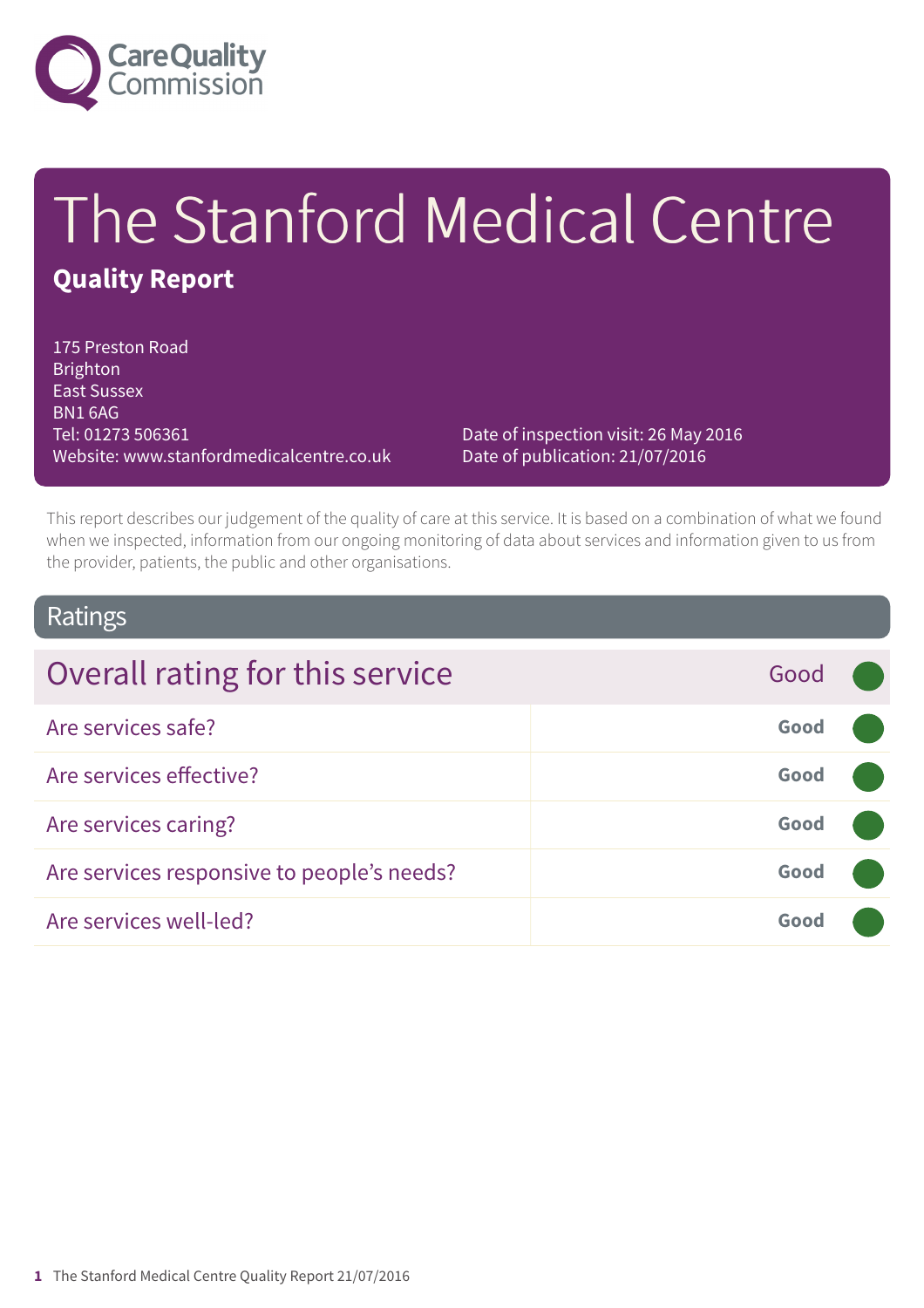### **Contents**

| Summary of this inspection                                                                                                                                                    | Page           |
|-------------------------------------------------------------------------------------------------------------------------------------------------------------------------------|----------------|
| Overall summary<br>The five questions we ask and what we found<br>The six population groups and what we found<br>What people who use the service say<br>Areas for improvement | $\overline{2}$ |
|                                                                                                                                                                               | $\overline{4}$ |
|                                                                                                                                                                               | $\overline{7}$ |
|                                                                                                                                                                               | 10             |
|                                                                                                                                                                               | 10             |
| Detailed findings from this inspection                                                                                                                                        |                |
| Our inspection team                                                                                                                                                           | 11             |
| Background to The Stanford Medical Centre                                                                                                                                     | 11             |
| Why we carried out this inspection                                                                                                                                            | 11             |
| How we carried out this inspection                                                                                                                                            | 11             |
| Detailed findings                                                                                                                                                             | 13             |

### Overall summary

#### **Letter from the Chief Inspector of General Practice**

We carried out an announced comprehensive inspection at The Stanford Medical Centre on 26 May 2016. Overall the practice is rated as good.

Our key findings across all the areas we inspected were as follows:

- There was an open and transparent approach to safety and an effective system in place for reporting and recording significant events.
- Risks to patients were assessed and well managed.
- Staff assessed patients' needs and delivered care in line with current evidence based guidance.
- Staff had been trained to provide them with the skills, knowledge and experience to deliver effective care and treatment.
- Patients said they were treated with compassion, dignity and respect and they were involved in their care and decisions about their treatment.
- Information about services and how to complain was available and easy to understand. Improvements were made to the quality of care as a result of complaints and concerns.
- Patients said they found it easy to make an appointment with a named GP and there was continuity of care, with urgent appointments available the same day.
- There was a clear leadership structure and staff felt supported by management.
- There were high levels of constructive staff engagement.
- The practice proactively sought feedback from staff and patients, which it acted on.
- The provider was aware of and complied with the requirements of the duty of candour.

The areas where the provider should make improvements are:

- Ensure patients with a learning disability receive an annual review of their care.
- Undertake an audit of practice and consent for minor surgery.
- Keep higher than average exception reporting rates for the quality and outcomes framework under review and ensure action is taken to reduce rates where clinically appropriate.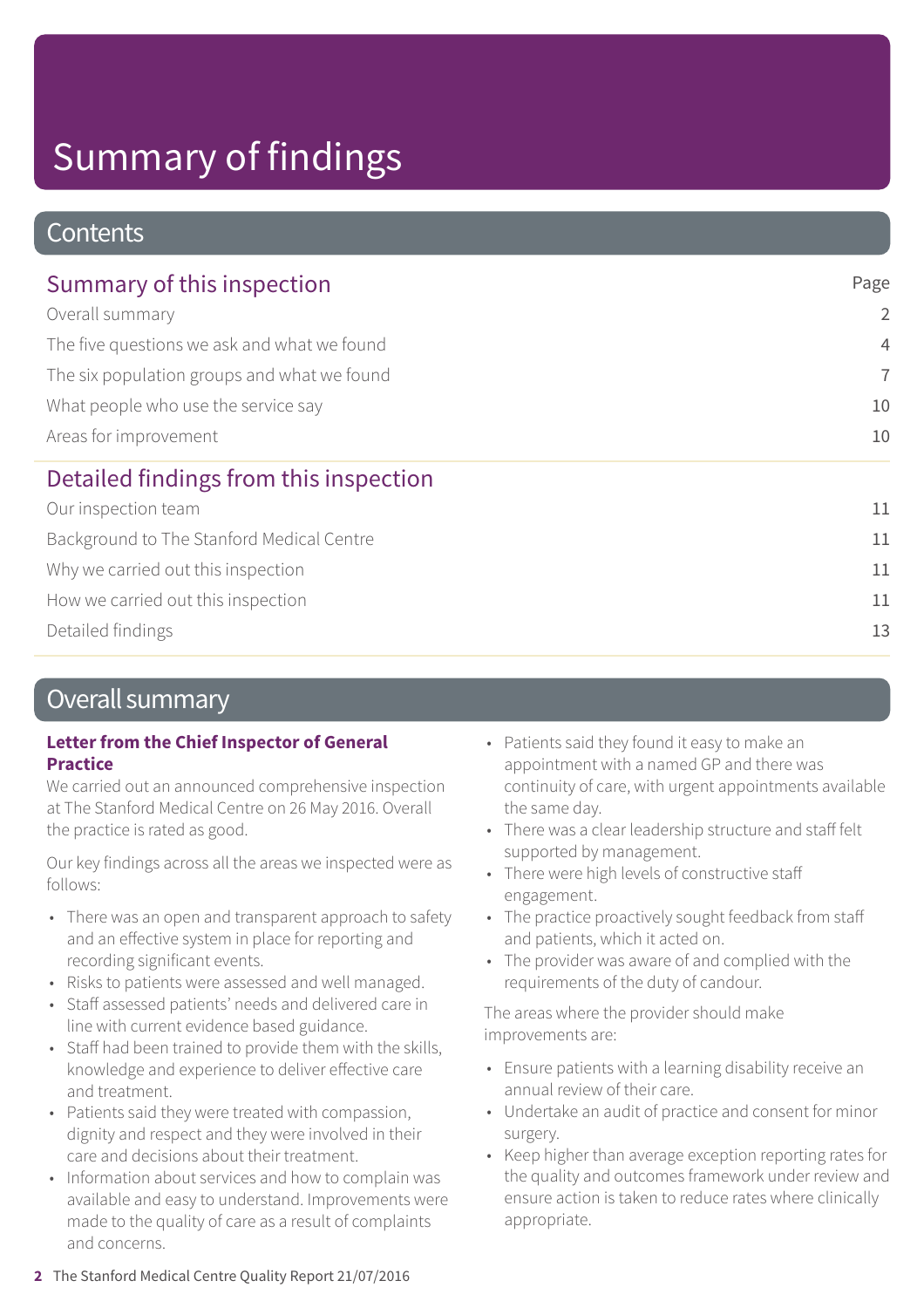• Continue to build on the work undertaken so far to identify carers within the practice.

**Professor Steve Field (CBE FRCP FFPH FRCGP)** Chief Inspector of General Practice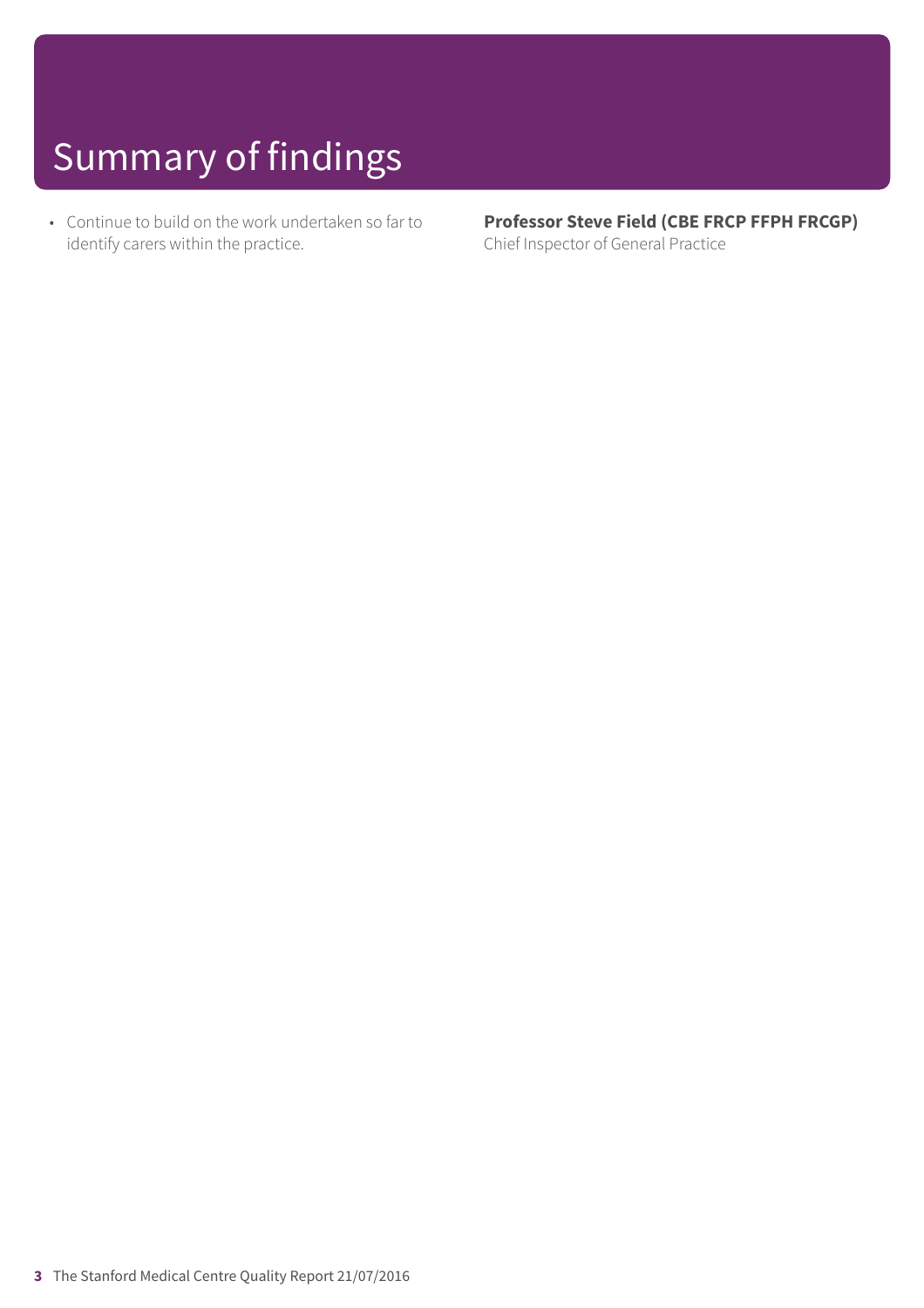### The five questions we ask and what we found

We always ask the following five questions of services.

#### **Are services safe?**

The practice is rated as good for providing safe services.

- There was an effective system in place for reporting and recording significant events
- Lessons were shared to make sure action was taken to improve safety in the practice.
- When things went wrong patients received reasonable support, truthful information, and a written apology. They were told about any actions to improve processes to prevent the same thing happening again.
- The practice had clearly defined and embedded systems, processes and practices in place to keep patients safe and safeguarded from abuse.
- Risks to patients were assessed and well managed. However the practice needed to improve security of blank computer prescription forms

#### **Are services effective?**

The practice is rated as good for providing effective services.

- Data from the Quality and Outcomes Framework (QOF) showed patient outcomes were at or above average compared to the national average.
- Staff assessed needs and delivered care in line with current evidence based guidance.
- Clinical audits demonstrated quality improvement.
- Staff had the skills, knowledge and experience to deliver effective care and treatment.
- There was evidence of appraisals and personal development plans for all staff.
- Staff worked with other health care professionals to understand and meet the range and complexity of patients' needs.

#### **Are services caring?**

The practice is rated as good for providing caring services.

- Data from the national GP patient survey showed patients rated the practice higher than others for several aspects of care.
- Patients said they were treated with compassion, dignity and respect and they were involved in decisions about their care and treatment.
- Information for patients about the services available was easy to understand and accessible.

**Good –––**

**Good –––**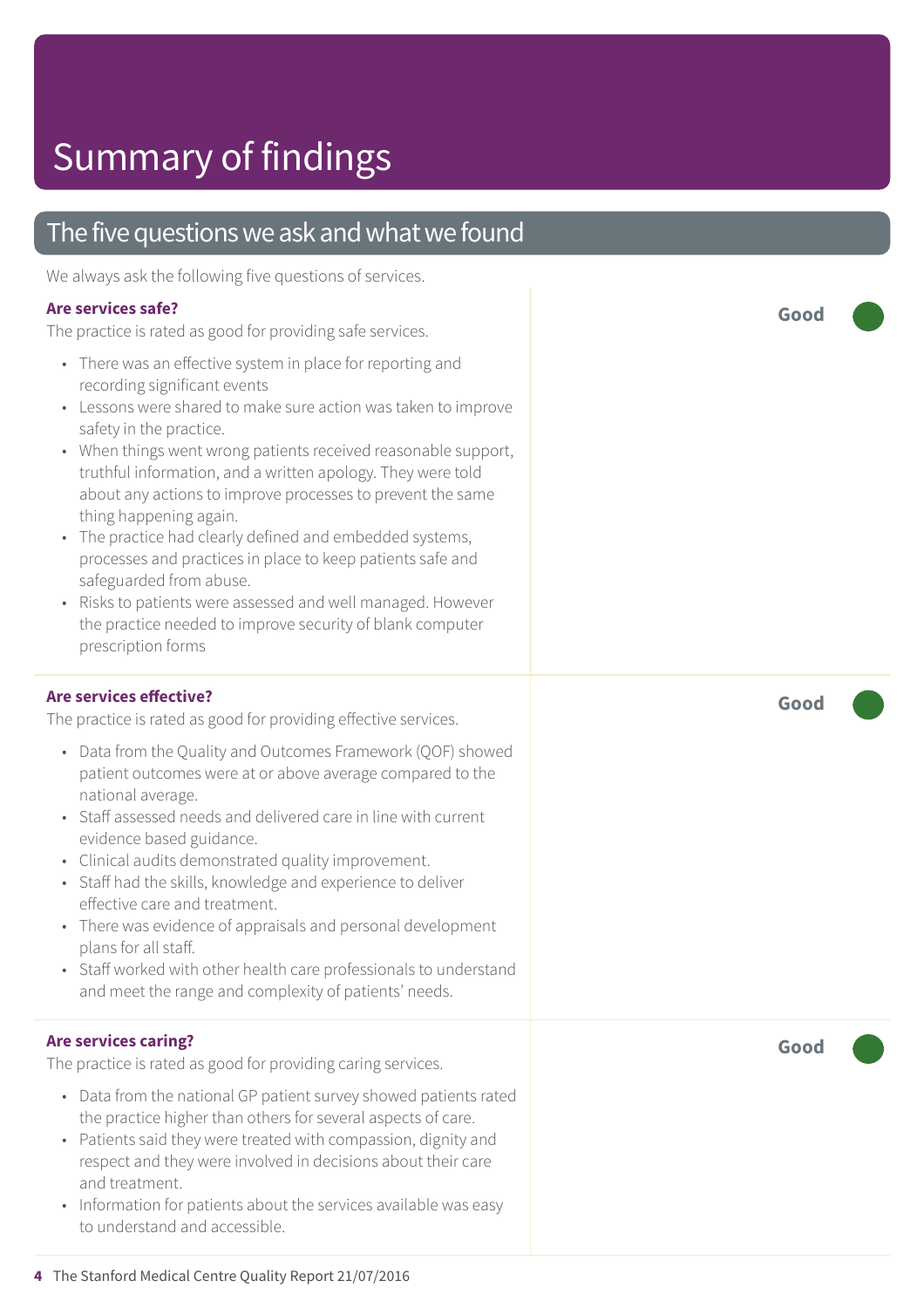• We saw staff treated patients with kindness and respect, and maintained patient and information confidentiality.

#### **Are services responsive to people's needs?**

The practice is rated as good for providing responsive services.

- Practice staff reviewed the needs of its local population and engaged with the NHS England Area Team and clinical commissioning group (CCG) to secure improvements to services where these were identified. For example, it worked actively with other health and social care providers in the locality to identify patients at risk of avoidable, unplanned admission to hospital to ensure they had a plan of care in place in order to prevent this.
- Patients said they found it easy to make an appointment with a named GP and there was continuity of care, with urgent appointments available the same day.
- The practice had good facilities and was well equipped to treat patients and meet their needs.
- Information about how to complain was available and easy to understand and evidence showed the practice responded quickly to issues raised. Learning from complaints was shared with staff and other stakeholders.

#### **Are services well-led?**

The practice is rated as good for being well-led.

- The practice had a clear vision and strategy to deliver high quality care and promote good outcomes for patients. Staff were clear about the vision and their responsibilities in relation to it.
- There was a clear leadership structure and staff felt supported by management. The practice had a number of policies and procedures to govern activity and held regular governance meetings.
- There was an overarching governance framework which supported the delivery of the strategy and good quality care. This included arrangements to monitor and improve quality and identify risk.
- The provider was aware of and complied with the requirements of the duty of candour. The partners encouraged a culture of openness and honesty. The practice had systems in place for notifiable safety incidents and ensured this information was shared with staff to ensure appropriate action was taken

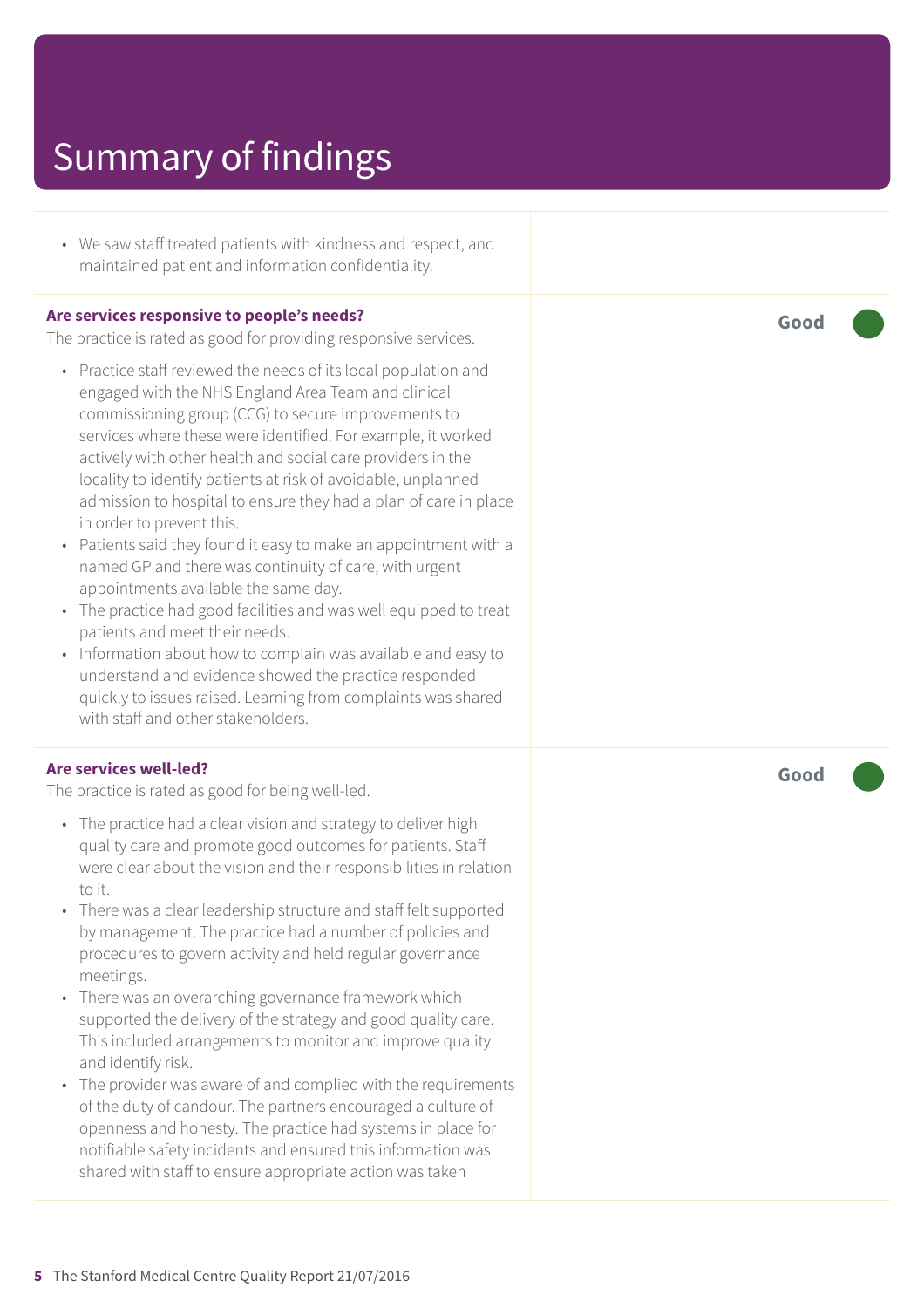- The practice proactively sought feedback from staff and patients, which it acted on. The patient participation group was active.
- There were high levels of constructive staff engagement.
- There was a strong focus on continuous learning and improvement at all levels.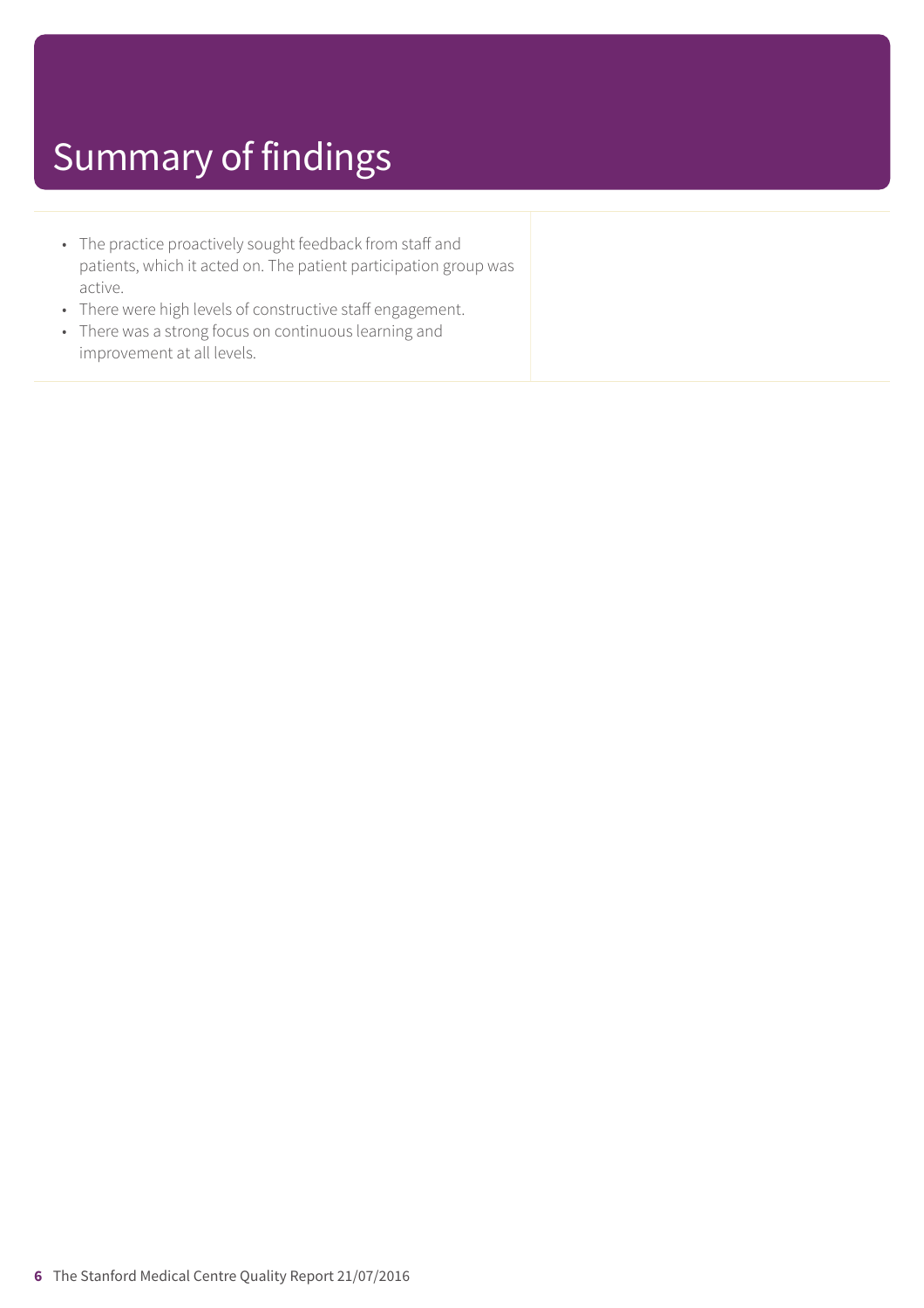### The six population groups and what we found

We always inspect the quality of care for these six population groups.

#### Older people

The practice is rated as good for the care of older people.

- The practice offered proactive, personalised care to meet the needs of the older patients in its population.
- The practice was responsive to the needs of older patients, and offered home visits and urgent appointments for those with enhanced needs.
- The practice nurses provided a home phlebotomy and annual review assessments for housebound patients with chronic conditions who otherwise had difficulty accessing care.
- The practice worked with other practices and health and social care providers in the locality to identify patients at risk of avoidable, unplanned admission to hospital to ensure that they had a plan of care in place in order to prevent this.

#### People with long term conditions

The practice is rated as good for the care of people with long-term conditions.

- Nursing staff had lead roles in chronic disease management and patients at risk of hospital admission were identified as a priority.
- The percentage of patients on the diabetes register, with a record of a foot examination.and risk classification within the preceding 12 months (04/2014 to 03/2015) was 96% compared to the clinical commissioning group (CCG) average of 87% and the national average of 88%
- Longer appointments and home visits were available when needed.
- All these patients had a structured annual review to check their health and medicines needs were being met. For those patients with the most complex needs, the practice worked with relevant health and care professionals to deliver a multidisciplinary package of care.

#### Families, children and young people

The practice is rated as good for the care of families, children and young people.

**Good –––**

**Good –––**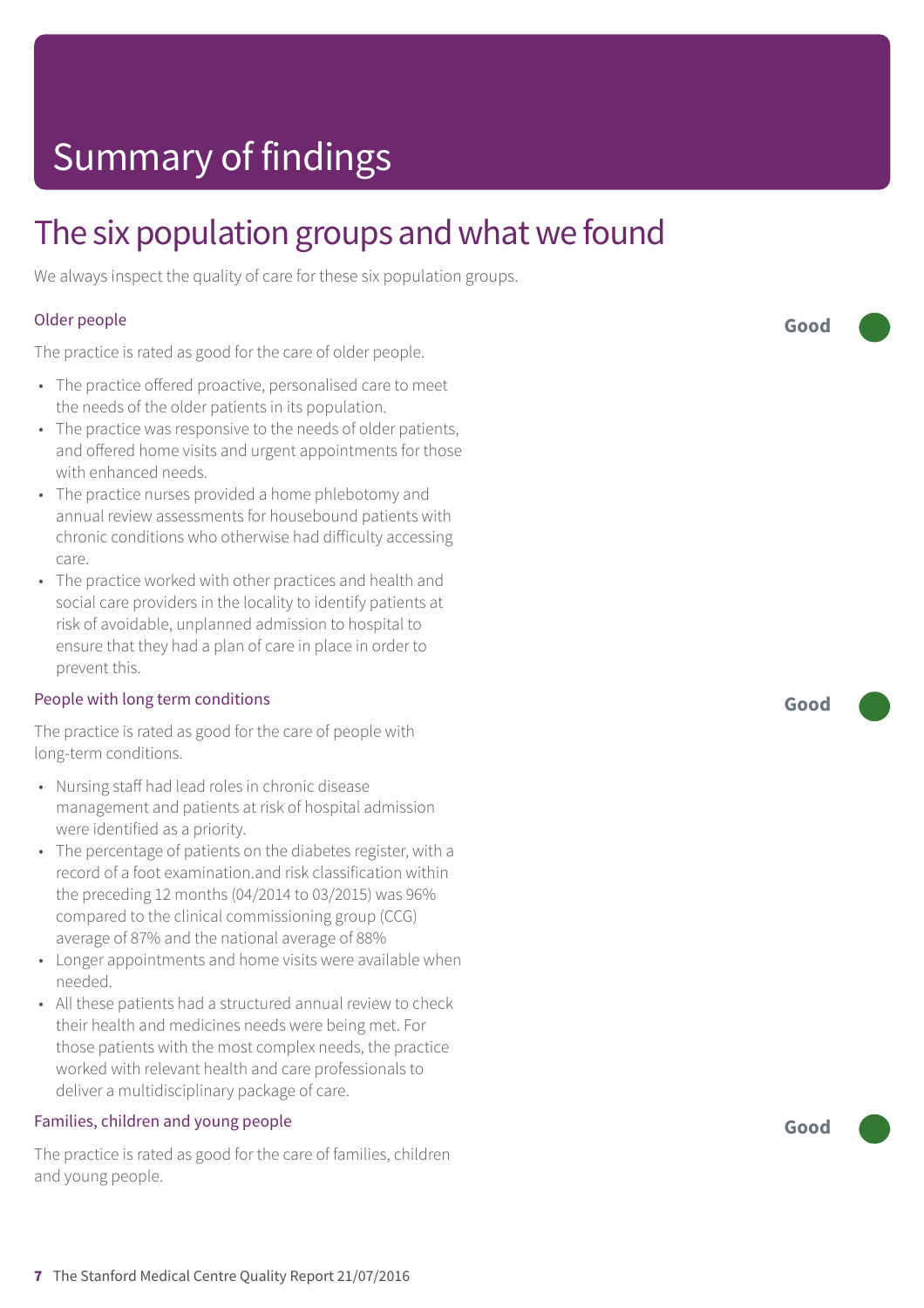- There were systems in place to identify and follow up children living in disadvantaged circumstances and who wer e at risk , for example, children and young patients who had a high number of A&E attendances.
- The practic e had improved appointment ac cess for childhood immunisations t o incr ease flexibility t o ac commodat e parents' needs.
- The per centag e of women aged 25-64 whose notes recorded that a cervical screening
- test has been performed in the preceding 5 year s (04/2014 to 03/2015) was 93% compared to the CCG average of 81% and the national averag e of 82%.
- Appointments wer e available outside of school hour s and the premises wer e suitable for children and babies.
- The practice provided a streamlined service for the assessment and fitting of contraceptive devices in order to provide a mor e efficient and convenient servic e for patients.
- Practic e staff worked closely with midwives and health visitors. The midwif e held a twic e weekly clinic on the practic e premises.

#### Working ag e people (including those recently r etired and students)

The practice is rated as good for the care of working-age people (including those recently retired and students).

- The needs of the working ag e population, those recently r etired and students had been identified and the practic e had adjusted the services it offered t o ensur e these wer e ac cessible, flexible and offered continuity of care. This included the provision of evening and weekend appointments.
- The practice was proactive in offering online services as well as a full rang e of health promotion and screening that reflects the needs for this ag e group.

### People whose circumstances may mak e them vulnerable

The practic e is rated as good for the car e of people whose circumstances may mak e them vulnerable.

- The practice identified patients living in vulnerable circumstances including homeless people and those with a learning disability.
- The practice offered longer appointments for patients with a learning disability. However not all patients with a learning disability had received an annual r evie w of their car e needs.

**Good –––**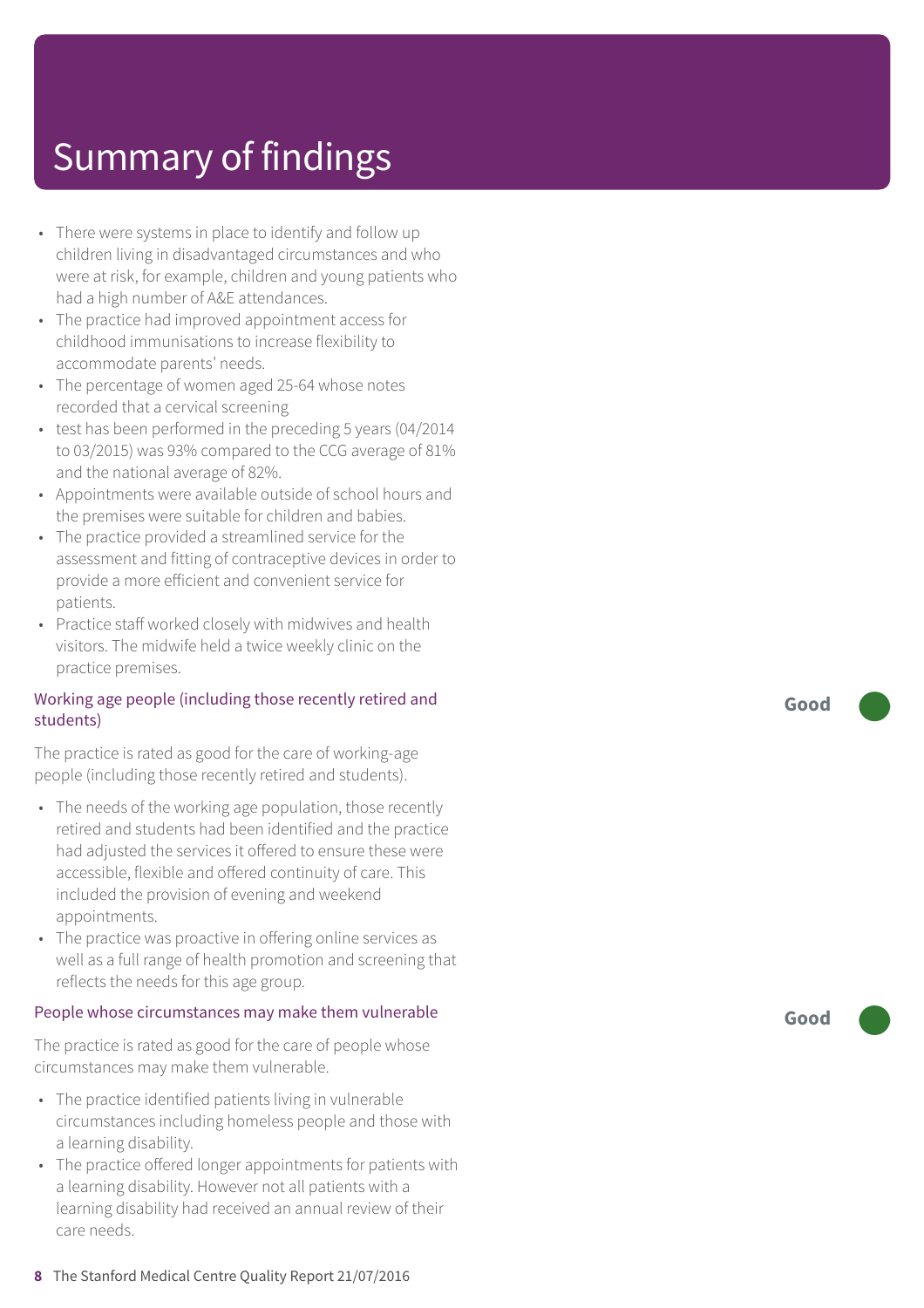- The practice regularly worked with other health care professionals in the case management of vulnerable patients.
- The practic e hosted a ' community navigator' who supported vulnerable patients with accessing various support groups and voluntar y or ganisations.
- Staff knew how to recognise signs of abuse in vulnerable adults and children. Staff wer e awar e of their responsibilities regarding information sharing, documentation of saf eguarding concerns and how t o contact rele vant agencies in normal working hour s and out of hours.
- We saw positive examples of how the practic e staff had provided extr a support t o vulnerable patients which included the visually impaired and helped them t o ac cess appropriat e care.

#### People experiencing poor mental health (including people with dementia)

The practic e is rated as good for the car e of people experiencing poor mental health (including people with dementia).

- The per centag e of patients with a sever e and enduring mental health problem who had a comprehensive, agreed car e plan documented in the record, in the preceding 12 months (04/2014 t o 03/2015) was 94% compared t o the C C G averag e of 83% and the national averag e of 88%.
- The practice regularly worked with multi-disciplinary t eams in the case management of patients experiencing poor mental health, including those with dementia.
- The practic e provided dementia screening for patients and further referral if required.
- The practice had told patients experiencing poor mental health about how t o ac cess various support groups and voluntar y or ganisations.
- Staff had a good understanding of how to support patients with mental health needs and dementia.
- Patients had access to on-site counselling and well-being services.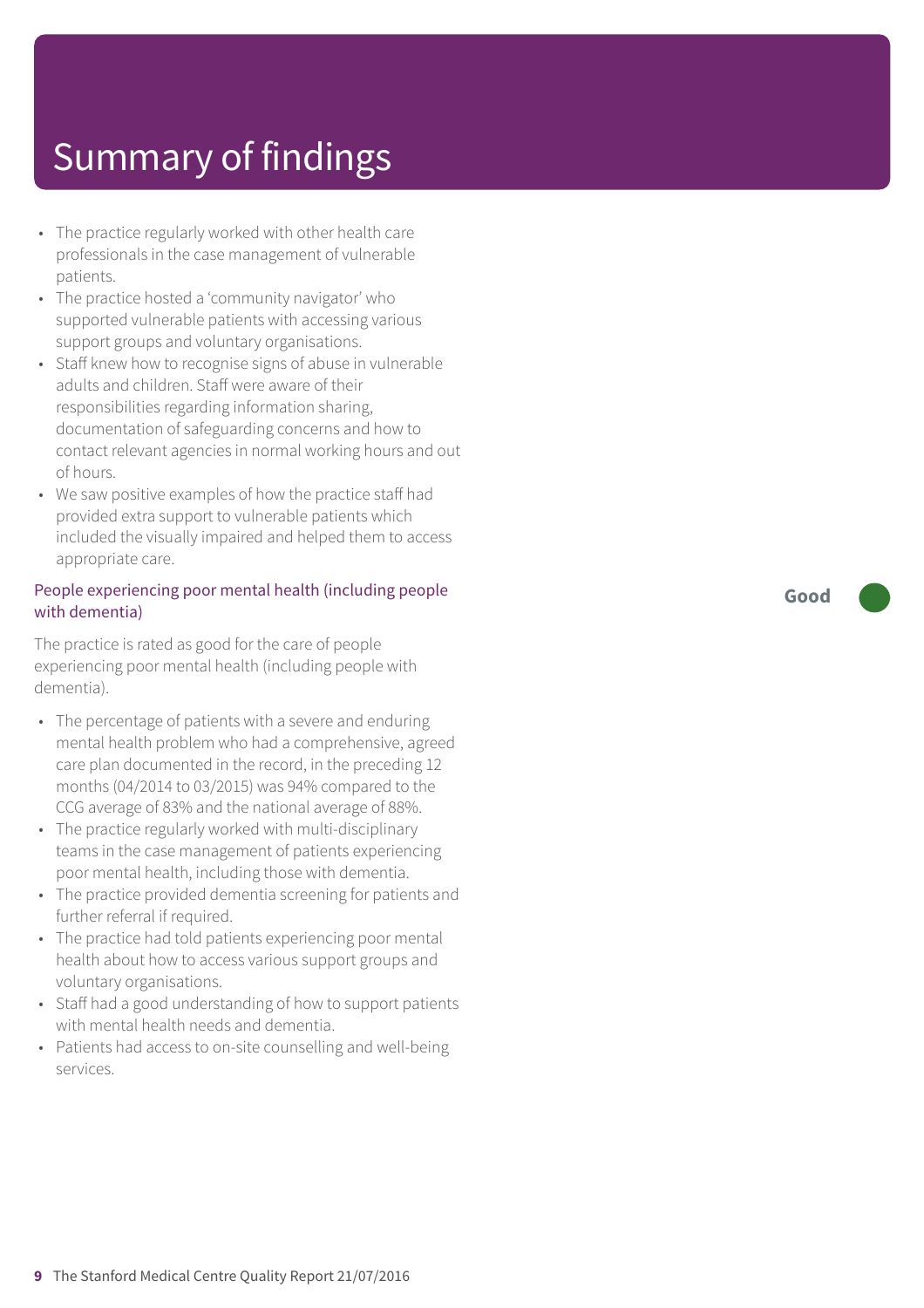### What people who use the service say

The national GP patient survey results were published on January 2016. The results showed the practice was performing in line with local and national averages. Three hundred and seventy seven survey forms were distributed and 116 were returned. This represented 1% of the practice's patient list.

- 79% of patients found it easy to get through to this practice by phone compared to the clinical commissioning group (CCG) average of 75% and the national average of 73%.
- 71% of patients were able to get an appointment to see or speak to someone the last time they tried compared to the CCG average of 78% and the national average of 76%.
- 90% of patients described the overall experience of this GP practice as good compared to the CCG average of 86% and the national average of 85%.

• 82% of patients said they would recommend this GP practice to someone who has just moved to the local area compared to the CCG average of 80% and the national average of 79%.

As part of our inspection we also asked for CQC comment cards to be completed by patients prior to our inspection. We received 48 comment cards which were overwhelmingly positive about the standard of care received. Patients told us that they could always get an appointment and that appointments ran to time. They told us staff were helpful, committed, professional and caring. The said that the nurses and doctors listened to them and explained things well. They said they were always treated with dignity and respect. Many described the service they received as excellent.

We spoke with seven patients during the inspection. All seven patients said they were satisfied with the care they received and thought staff were approachable, committed and caring.

### Areas forimprovement

#### **Action the service SHOULD take to improve**

The areas where the provider should make improvements are:

- Ensure patients with a learning disability receive an annual review of their care.
- Undertake an audit of practice and consent for minor surgery.
- Keep higher than average exception reporting rates for the quality and outcomes framework under review and ensure action is taken to reduce rates where clinically appropriate.
- Continue to build on the work undertaken so far to identify carers within the practice.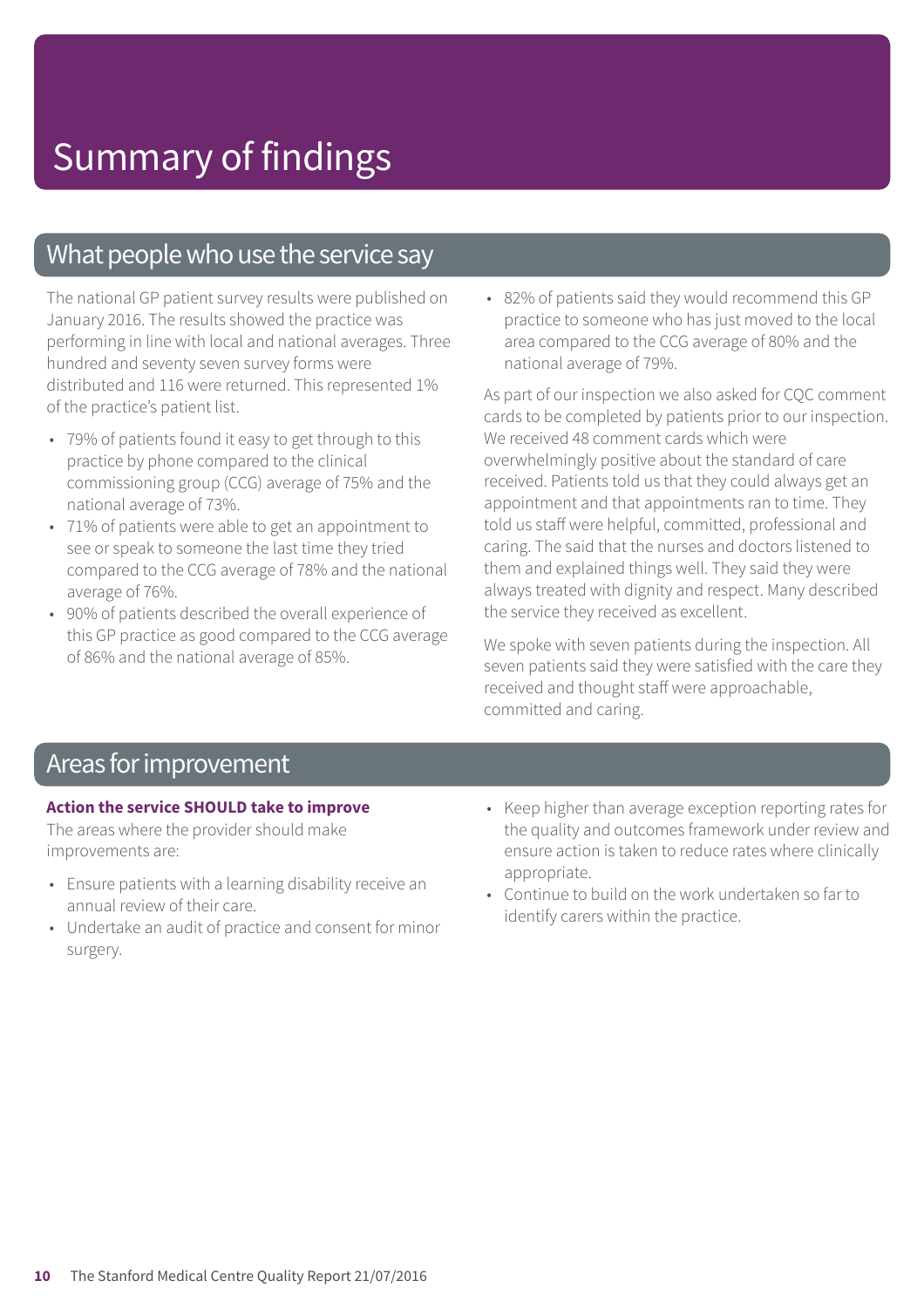

# The Stanford Medical Centre **Detailed findings**

### Our inspection team

#### **Our inspection team was led by:**

Our inspection team was led by a CQC inspector. The team included a GP specialist adviser, and a second CQC inspector.

### Background to The Stanford Medical Centre

The Stanford Medical Centre is situated in the city of Brighton. It provides general medical services from three different locations to approximately 17,580 patients.The practice also provides a service to two private boarding schools situated in Brighton.

There are eight GP partners, five male and three female plus one female and one male salaried GP. There are three practice nurses and two health care assistants. There is a practice business manager, an IT systems co-ordinator and a team of secretarial, administrative, summarisers and reception staff. The practice is a training practice and provides placements for trainee GPs and doctors, as well as nurses, paramedic and pharmacist students.

Data available to the Care Quality Commission (CQC) shows the practice serves a higher than average number of patients between the ages of 15 and 29. This is because the practice serves a large student population. It has a lower than average population over the age of 35 upwards. There is a much lower than average population over the age of 65.

The Stanford Medical Centre is open from 8am until 6pm Monday to Friday. There is extended access on Monday evenings between 6.30pm and 9.20pm and Saturday

mornings from 8am to 11.00am for pre-bookable appointments with a doctor. The Islingword Road Surgery is open from 8am until 12noon and from 2.30pm until 6.00pm Monday to Friday. The Cockcroft Surgery which serves the University of Brighton is open during the term-time only from 8.15am until 12 noon. Appointments can be booked over the telephone, on line or in person at the surgery. Telephone appointments are also available. Patients are provided with information on how to access the duty GP or the out of hour's service by calling the practice. The out of hour's service is provided by Integrated Care 24 Limited.

The practice provides a number of services and clinics for its patients including smoking cessation, cervical screening, childhood vaccinations and immunisations, family planning and minor surgery.

The practice provides services from the following locations:-

The Stanford Medical Centre

- 175 Preston Road
- Brighton
- East Sussex
- BN1 6AG
- Islingword Road Surgery
- 179 Islingword Road Surgery

Brighton

- BN2 9SL
- Cockcroft Surgery
- University of Brighton
- Lewes Road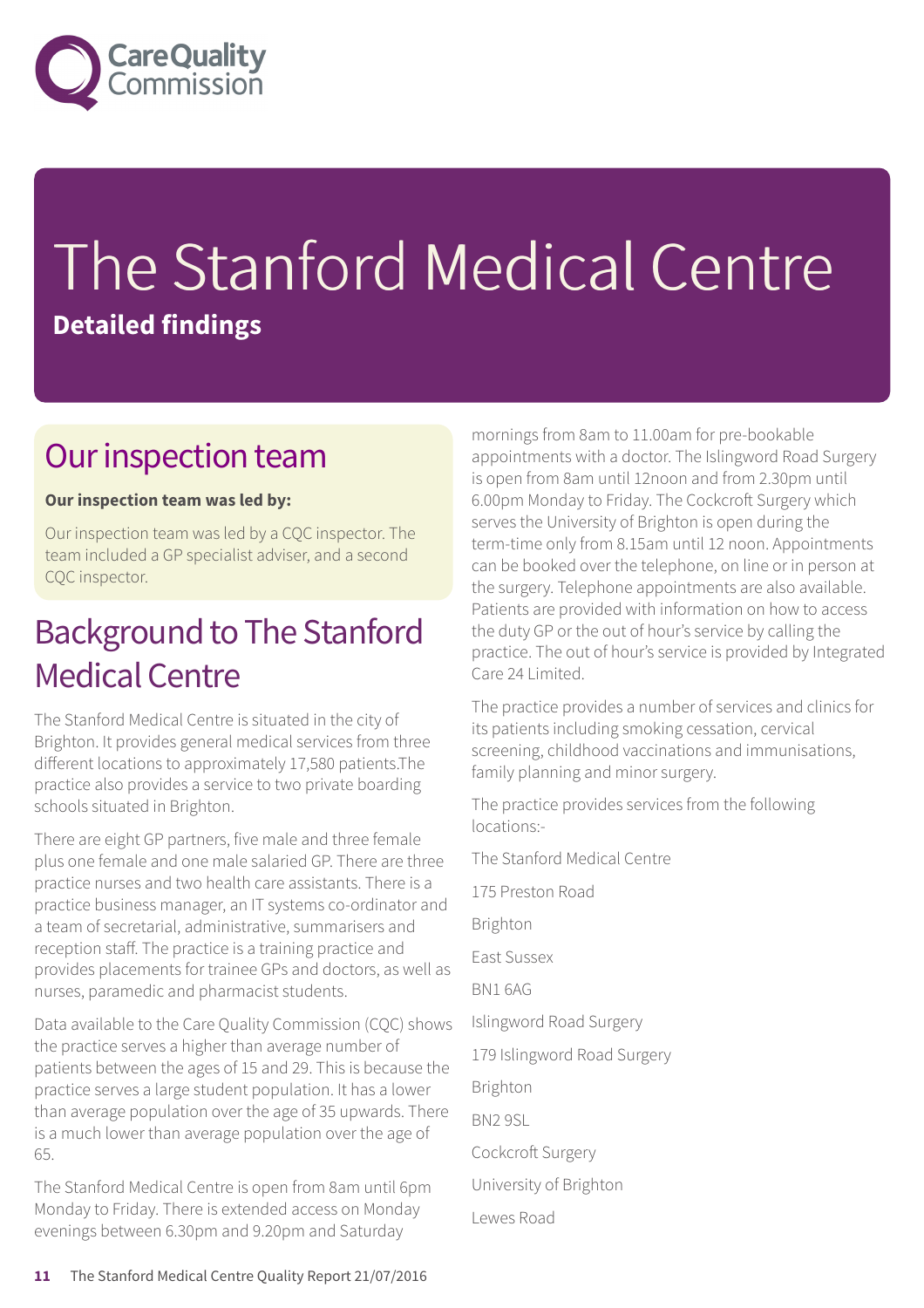# Detailed findings

Brighton

BN2 4GN

We visited all three locations as part of this inspection.

### Why we carried out this inspection

We carried out a comprehensive inspection of this service under Section 60 of the Health and Social Care Act 2008 as part of our regulatory functions. The inspection was planned to check whether the provider is meeting the legal requirements and regulations associated with the Health and Social Care Act 2008, to look at the overall quality of the service, and to provide a rating for the service under the Care Act 2014.

### How we carried out this inspection

Before visiting, we reviewed a range of information we hold about the practice and asked other organisations to share what they knew. We carried out an announced visit on 26 May 2016. During our visit we:

- Spoke with a range of staff including GPs, practice nurses, the practice manager and administrative and reception staff
- We spoke with patients who used the service, including members of the patient participation group.
- Observed how patients were being cared for and talked with carers and/or family members
- Reviewed an anonymised sample of the personal care or treatment records of patients.

• Reviewed comment cards where patients and members of the public shared their views and experiences of the service.'

To get to the heart of patients' experiences of care and treatment, we always ask the following five questions:

- Is it safe?
- Is it effective?
- Is it caring?
- Is it responsive to people's needs?
- Is it well-led?

We also looked at how well services were provided for specific groups of people and what good care looked like for them. The population groups are:

- Older people.
- People with long-term conditions.
- Families, children and young people.
- Working age people (including those recently retired and students).
- People whose circumstances may make them vulnerable.
- People experiencing poor mental health (including people with dementia).

Please note that when referring to information throughout this report, for example any reference to the Quality and Outcomes Framework data, this relates to the most recent information available to the CQC at that time.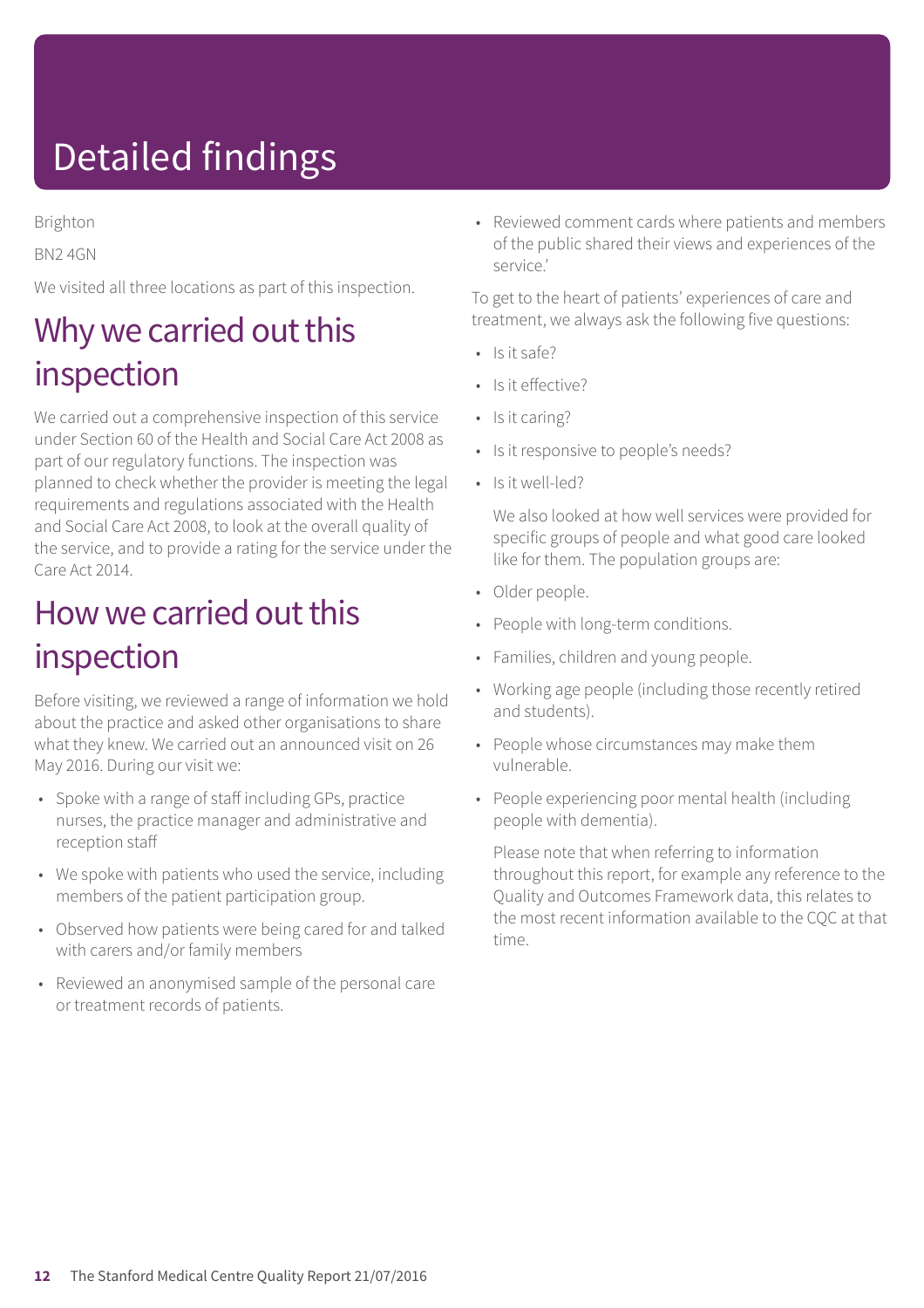## Are services safe?

### **Our findings**

#### **Safe track record and learning**

There was an effective system in place for reporting and recording significant events.

- Staff told us they would inform the practice manager of any incidents and there was a recording form available on the practice's computer system.
- We saw evidence that when things went wrong with care and treatment, patients were informed of the incident, received reasonable support, truthful information, a written apology and were told about any actions to improve processes to prevent the same thing happening again.
- The practice carried out a thorough analysis of the significant events.

We reviewed safety records, incident reports, patient safety alerts and minutes of meetings where these were discussed. We saw evidence that lessons were shared and action was taken to improve safety in the practice. For example, as a result of a misdiagnosis of a chronic lung disease the practice had reviewed and updated its protocol for chronic obstructive pulmonary diseases. We saw that this was discussed, shared and agreed at a clinical meeting. We also saw that the patient was informed of the incident and was provided with an explanation and an apology.

#### **Overview of safety systems and processes**

The practice had clearly defined and embedded systems, processes and practices in place to keep patients safe and safeguarded from abuse, which included:

• Arrangements were in place to safeguard children and vulnerable adults from abuse. These arrangements reflected relevant legislation and local requirements. Policies were accessible to all staff. The policies clearly outlined who to contact for further guidance if staff had concerns about a patient's welfare. There was a lead member of staff for safeguarding. The GPs attended safeguarding meetings when possible and always provided reports where necessary for other agencies. Staff demonstrated they understood their responsibilities and all had received training on safeguarding children and vulnerable adults relevant to their role. GPs were trained to child protection or child safeguarding level three.

- A notice in the waiting room advised patients that chaperones were available if required. All staff who acted as chaperones were trained for the role and had received a Disclosure and Barring Service (DBS) check. (DBS checks identify whether a person has a criminal record or is on an official list of people barred from working in roles where they may have contact with children or adults who may be vulnerable).
- The practice maintained appropriate standards of cleanliness and hygiene. We observed the premises to be clean and tidy. The practice nurse was the infection control clinical lead who liaised with the local infection prevention teams to keep up to date with best practice. There was an infection control policy in place and staff had received up to date training. Annual infection control audits were undertaken. This included an audit of staff awareness of infection control. We saw evidence that action was taken to address any improvements identified in the audits as a result.
- The arrangements for managing medicines, including emergency medicines and vaccines, in the practice kept patients safe (including obtaining, prescribing, recording, handling, storing, security and disposal). Processes were in place for handling repeat prescriptions which included the review of high risk medicines. The practice carried out regular medicines audits, with the support of the local CCG pharmacy teams, to ensure prescribing was in line with best practice guidelines for safe prescribing. Prescription pads were securely stored and there were systems in place to monitor their use. Patient group directions had been adopted by the practice to allow nurses to administer medicines in line with legislation.
- We reviewed five personnel files and found appropriate recruitment checks had been undertaken prior to employment. For example, proof of identification, references, qualifications, registration with the appropriate professional body and the appropriate checks through the DBS.

### **Monitoring risks to patients**

Risks to patients were assessed and well managed.

• There were procedures in place for monitoring and managing risks to patient and staff safety. There was a health and safety policy available with a poster in the reception office which identified local health and safety representatives. The practice had up to date fire risk assessments and carried out regular fire drills. All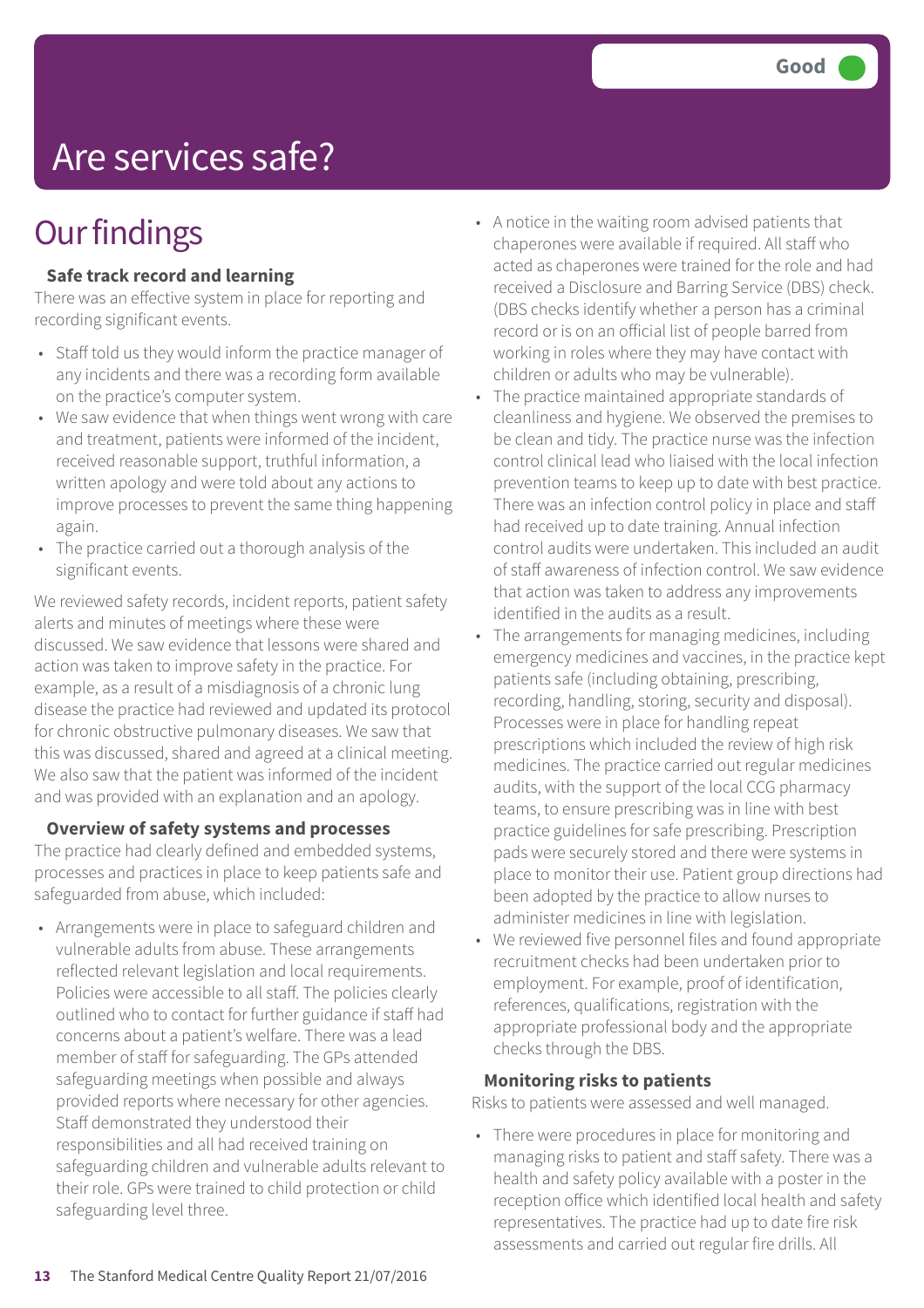### Are services safe?

electrical equipment was checked to ensure the equipment was safe to use and clinical equipment was checked to ensure it was working properly. The practice had a variety of other risk assessments in place to monitor safety of the premises such as control of substances hazardous to health and infection control and legionella (Legionella is a term for a particular bacterium which can contaminate water systems in buildings).

• Arrangements were in place for planning and monitoring the number of staff and mix of staff needed to meet patients' needs. There was a rota system in place for all the different staffing groups to ensure enough staff were on duty.

### **Arrangements to deal with emergencies and major incidents**

The practice had adequate arrangements in place to respond to emergencies and major incidents.

- There was an instant messaging system on the computers in all the consultation and treatment rooms which alerted staff to any emergency.
- All staff received annual basic life support training and there were emergency medicines available in the treatment room.
- The practice had a defibrillator available on each of its premises and oxygen with adult masks. A first aid kit and accident book were also available on each site.
- Emergency medicines were easily accessible to staff in a secure area of the practice and all staff knew of their location. All the medicines we checked were in date and stored securely.

The practice had a comprehensive business continuity plan in place for major incidents such as power failure or building damage. The plan included emergency contact numbers for staff.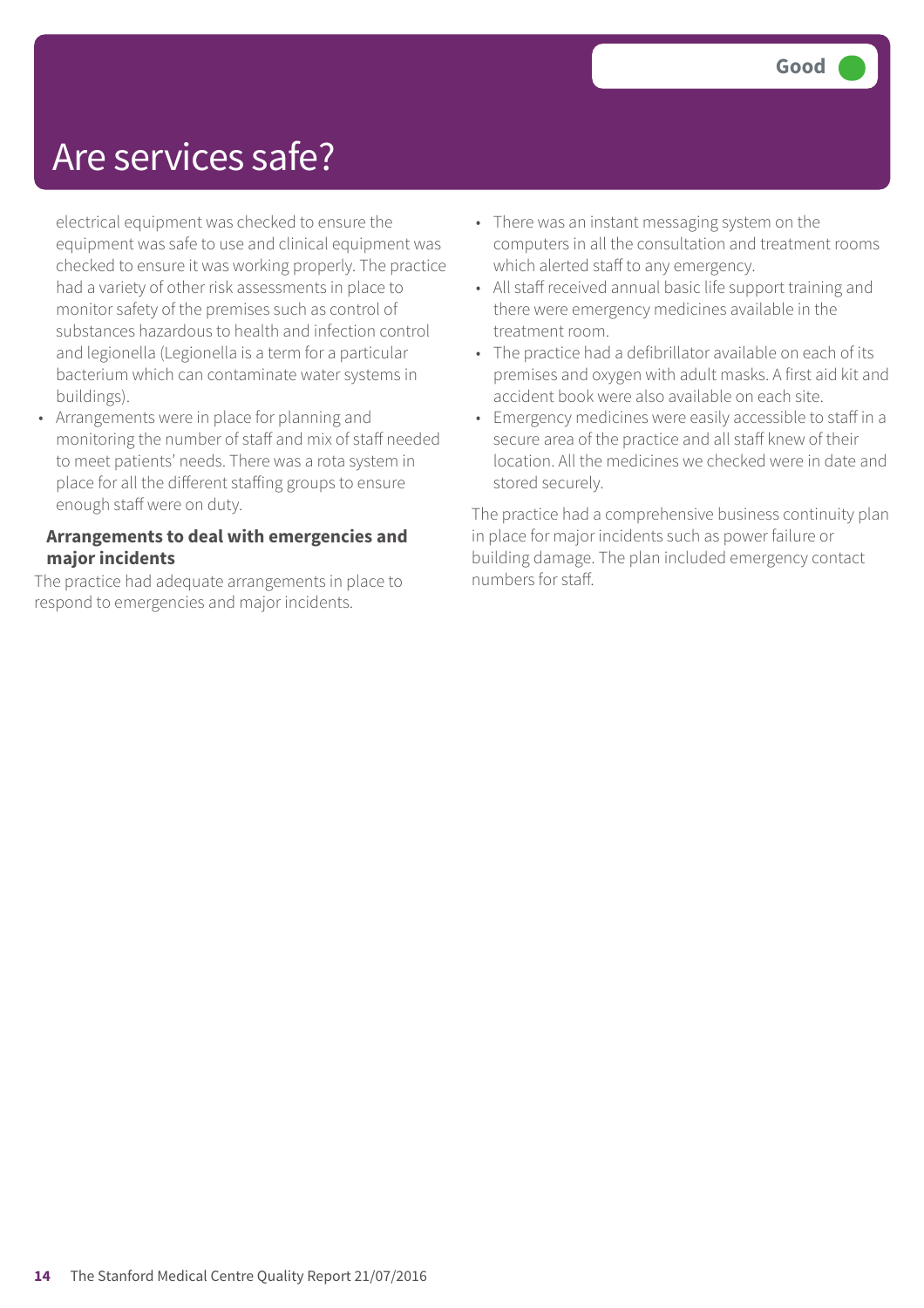### Are services effective?

(for example, treatment is effective)

### **Our findings**

#### **Effective needs assessment**

The practice assessed needs and delivered care in line with relevant and current evidence based guidance and standards, including National Institute for Health and Care Excellence (NICE) best practice guidelines.

• The practice had systems in place to keep all clinical staff up to date. Staff had access to guidelines from NICE and used this information to deliver care and treatment that met patients' needs.

#### **Management, monitoring and improving outcomes for people**

The practice used the information collected for the Quality and Outcomes Framework (QOF) and performance against national screening programmes to monitor outcomes for patients. (QOF is a system intended to improve the quality of general practice and reward good practice). The most recent published results were 99.7% of the total number of points available. Exception reporting was higher than average for mental health indicators, cervical screening and cardiovascular disease. (Exception reporting is the removal of patients from QOF calculations where, for example, the patients are unable to attend a review meeting or certain medicines cannot be prescribed because of side effects).The practice told us that they were aware that this was the case and that measures had been put in place that would result in lower levels of exception reporting for the current year.

This practice was not an outlier for any QOF (or other national) clinical targets. Data from 2014/15 showed:

- The percentage of patients on the diabetes register, with a record of a foot examination and risk classification within the preceding 12 months (01/04/2014 to 31/03/ 2015) was 94% compared to the CCG average of 87% and the national average of 88%.
- The percentage of patients with severe and enduring mental health problems who had a comprehensive, agreed care plan documented in the record, in the preceding 12 months (04/2014 to 03/2015) was 94% compared to the CCG average of 82% and the national average of 88%.
- The percentage of patients with asthma, on the register, who had an asthma review in the preceding 12 months (04/2014 to 03/2015) was 73% compared to the CCG and national average of 75%
- We looked at the practice's learning disability register and identified that there were 76 patients with a learning disability. However only 55% (42 patients) had received a review of their care plan and an annual health check during 2015/16.

There was evidence of quality improvement including clinical audit.

- We looked at seven clinical audits completed in the last two years; two of these were completed audits where the improvements made were implemented and monitored.
- The practice participated in local audits, national benchmarking, accreditation, peer review and research.
- Findings were used by the practice to improve services. For example, recent action taken as a result included improved diagnosis, monitoring and treatment of patients with impaired glucose tolerance.
- It was noted that one of the GPs at the practice undertook minor surgery however an audit of minor surgery had not been undertaken in line with good practice.

#### **Effective staffing**

Staff had the skills, knowledge and experience to deliver effective care and treatment.

- The practice had an induction programme for all newly appointed staff. This covered such topics as, safeguarding, infection prevention and control, fire safety, health and safety and confidentiality.
- The practice could demonstrate how they ensured role-specific training and updating for relevant staff. For example, for those reviewing patients with long-term conditions had attended regular update sessions on asthma, diabetes and chronic lung disease.
- Staff administering vaccines and taking samples for the cervical screening programme had received specific training which had included an assessment of competence. Staff who administered vaccines could demonstrate how they stayed up to date with changes to the immunisation programmes, for example by attending update training, accessing on line resources and discussion at practice meetings.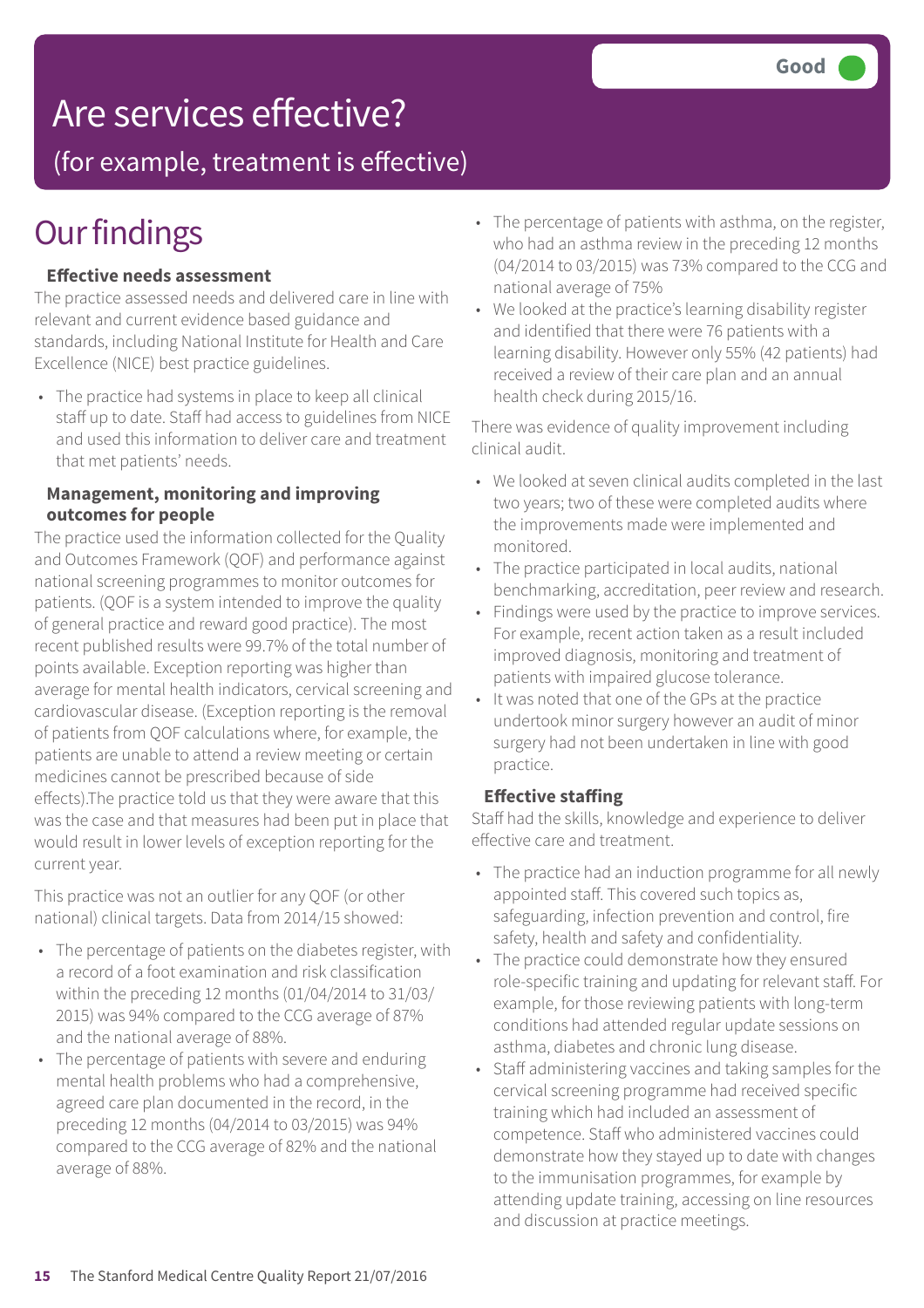### Are services effective?

### (for example, treatment is effective)

- The practice actively encouraged staff to acquire new skills and develop their roles, for example one of the administrators had had received training and development so that they could take on more managerial tasks. This also demonstrated that the practice had succession plans in place.
- The learning needs of staff were identified through a system of appraisals, meetings and reviews of practice development needs. Staff had access to appropriate training to meet their learning needs and to cover the scope of their work. This included ongoing support, one-to-one meetings, coaching and mentoring, clinical supervision and facilitation and support for revalidating GPs. All staff had received an appraisal within the last 12 months.
- Staff received training that included safeguarding, fire safety awareness, basic life support and information governance. Staff had access to and made use of e-learning training modules and regular protected time for in-house training.

#### **Coordinating patient care and information sharing**

The information needed to plan and deliver care and treatment was available to relevant staff in a timely and accessible way through the practice's patient record system and their intranet system.

- This included care and risk assessments, care plans, medical records and investigation and test results.
- The practice shared relevant information with other services in a timely way, for example when referring patients to other services.
- The practice had systems in place to ensure that urgent and under two week wait referrals were sent out on the same day. The practice followed these referrals up for patients if they had not been seen and undertook monthly checks to ensure that patients had been seen on time.

Staff worked together and with other health and social care professionals to understand and meet the range and complexity of patients' needs and to assess and plan ongoing care and treatment. This included when patients moved between services, including when they were referred, or after they were discharged from hospital. Meetings took place with other health care professionals on a monthly basis when care plans were routinely reviewed and updated for patients with complex needs.

#### **Consent to care and treatment**

Staff sought patients' consent to care and treatment in line with legislation and guidance.

- Staff understood the relevant consent and decision-making requirements of legislation and guidance, including the Mental Capacity Act 2005. When providing care and treatment for children and young patients, staff carried out assessments of capacity to consent in line with relevant guidance.
- Where a patient's mental capacity to consent to care or treatment was unclear the GP or practice nurse assessed the patient's capacity and, recorded the outcome of the assessment.
- We looked at a sample of four minor surgery records and found that one consent form was missing from the patient records. It was later found that it had been filed in the wrong patient's notes. The practice raised this as a significant event on the day of the inspection.

#### **Supporting patients to live healthier lives**

The practice identified patients who may be in need of extra support. For example:

- Patients receiving end of life care, carers, those at risk of developing a long-term condition and those requiring advice on their diet, smoking and alcohol cessation were signposted to the relevant service.
- The practice had developed a social media page for patients and a patient newsletter which aimed to improve patient access to health information and updates. The page was updated weekly with service information and national health news and campaigns.

The practice's uptake for the cervical screening programme was 93%, which was better than the CCG average of 81% and the national average of 82%. However, it was noted that the exception reporting rate for cervical screening was higher than average at 23% compared to the CCG average of 10% and the national average of 6%. There was a policy to offer telephone reminders for patients who did not attend for their cervical screening test. The practice also encouraged its patients to attend national screening programmes for bowel and breast cancer screening. There were failsafe systems in place to ensure results were received for all samples sent for the cervical screening programme and the practice followed up women who were referred as a result of abnormal results.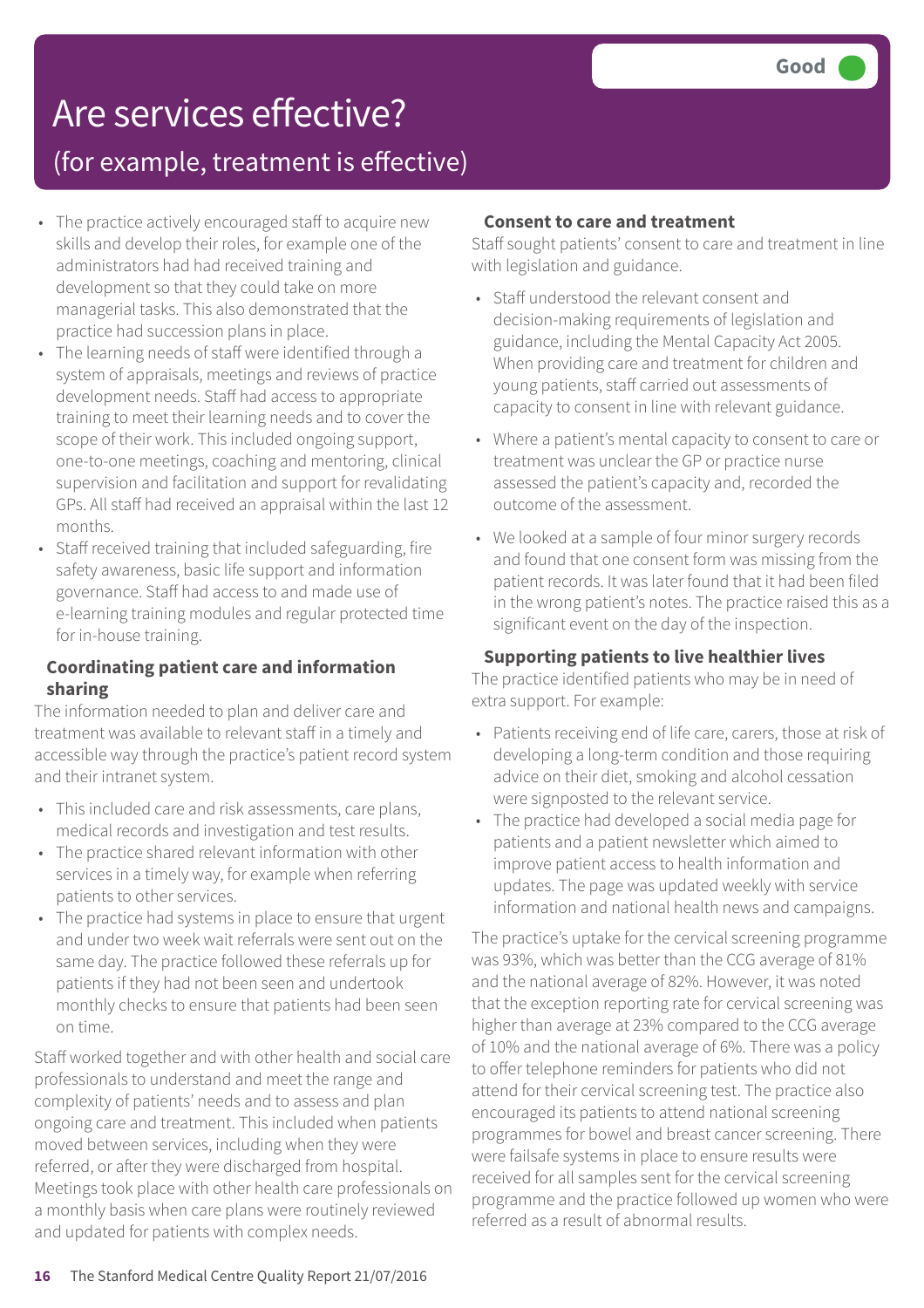### Are services effective? (for example, treatment is effective)

Childhood immunisation rates for vaccinations given to under two year olds ranged from 59% to 88% and five year olds from 65% to 66%. There was no comparable data for Brighton and Hove CCG.

Patients had access to appropriate health assessments and checks. These included health checks where identified as

necessary for new patients and NHS health checks for patients aged 40–74. Appropriate follow-ups for the outcomes of health assessments and checks were made, where abnormalities or risk factors were identified.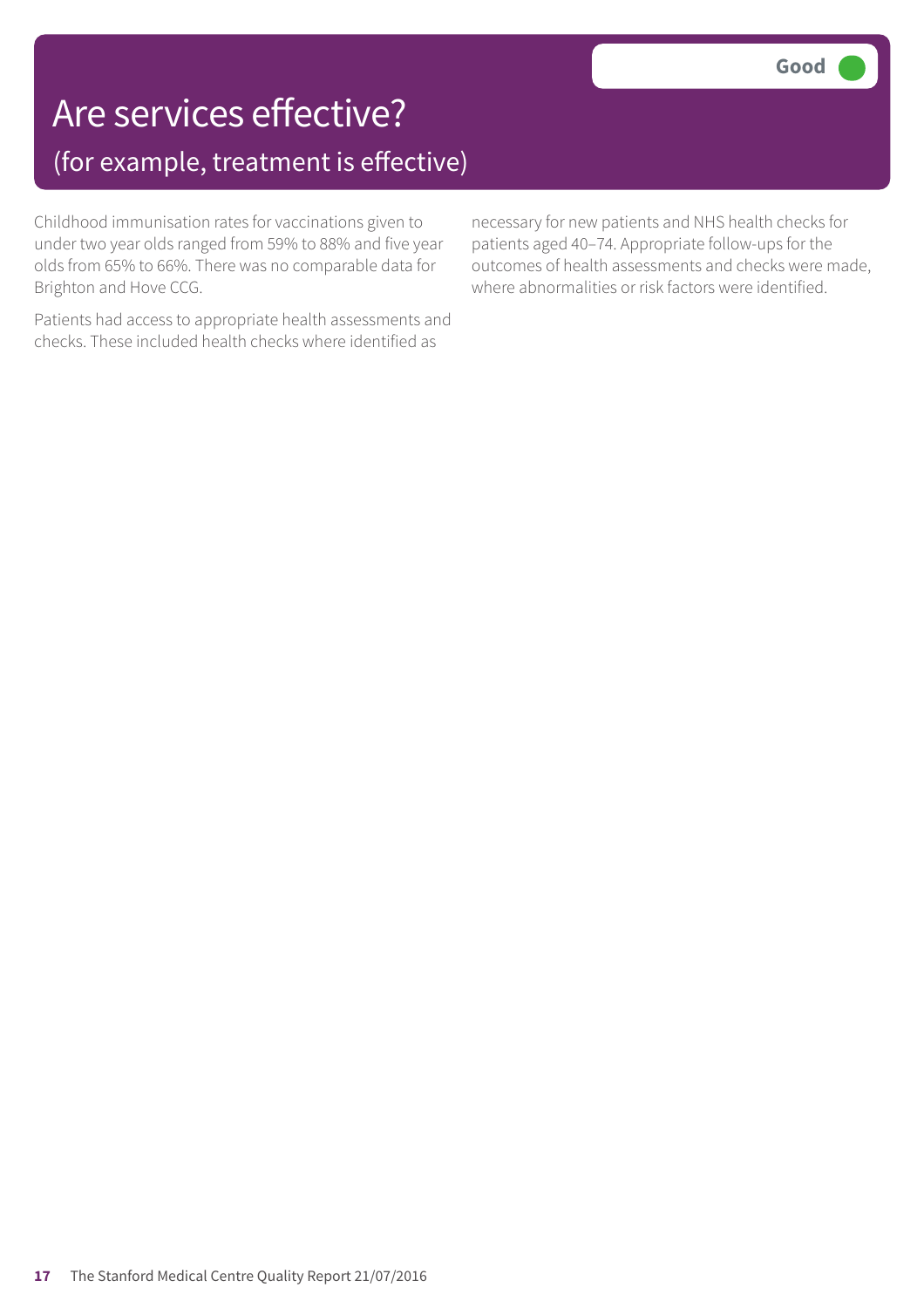# Are services caring?

### **Our findings**

#### **Kindness, dignity, respect and compassion**

We observed members of staff were courteous and very helpful to patients and treated them with dignity and respect.

- Curtains were provided in consulting rooms to maintain patients' privacy and dignity during examinations, investigations and treatments.
- We noted that consultation and treatment room doors were closed during consultations; conversations taking place in these rooms could not be overheard.
- Reception staff knew when patients wanted to discuss sensitive issues or appeared distressed they could offer them a private room to discuss their needs.

All of the 48 patient Care Quality Commission comment cards we received were positive about the service experienced. Patients said they felt the practice offered an excellent service and staff were helpful, caring and treated them with dignity and respect.

We spoke with three members of the patient participation group (PPG). They also told us they were satisfied with the care provided by the practice and said their dignity and privacy was respected. Comment cards highlighted that staff responded compassionately when they needed help and provided support when required.

Results from the national GP patient survey showed patients felt they were treated with compassion, dignity and respect. The practice was above average for its satisfaction scores on consultations with GPs and nurses. For example:

- 84% of patients said the GP was good at listening to them compared to the clinical commissioning group (CCG) average of 87% and the national average of 89%.
- 78% of patients said the GP gave them enough time compared to the CCG average of 84% and the national average of 87%.
- 96% of patients said they had confidence and trust in the last GP they saw compared to the CCG average of 95% and the national average of 95%.
- 80% of patients said the last GP they spoke to was good at treating them with care and concern compared to the CCG average and national average of 85%.
- 92% of patients said the last nurse they spoke to was good at treating them with care and concern compared to the CCG and national average of 91%.
- 87% of patients said they found the receptionists at the practice helpful compared to the CCG average of 88% and the national average of 87%.

#### **Care planning and involvement in decisions about care and treatment**

Patients told us they felt involved in decision making about the care and treatment they received. They also told us they felt listened to and supported by staff and had sufficient time during consultations to make an informed decision about the choice of treatment available to them. Patient feedback from the comment cards we received was also positive and aligned with these views.

Results from the national GP patient survey showed patients responded positively to questions about their involvement in planning and making decisions about their care and treatment. Results were in line with local and national averages. For example:

- 83% of patients said the last GP they saw was good at explaining tests and treatments compared to the CCG average of 84% and the national average of 86%.
- 76% of patients said the last GP they saw was good at involving them in decisions about their care compared to CCG average of 80% and the national average of 82%.
- 87%% of patients said the last nurse they saw was good at involving them in decisions about their care compared to the CCG average of 84% and the national average of 85%.

The practice provided facilities to help patients be involved in decisions about their care:

- Staff told us that translation services were available for patients who did not have English as a first language. We saw notices in the reception areas informing patients this service was available.
- For patients who were partially sighted, new patient registration forms and practice information leaflets were available in large print.
- We saw an example where one of the receptionists had identified a patient who was visually impaired and therefore unable to complete a new patient registration form. They took the time to go through the form with the patient and completed it for them so that they could register with the practice.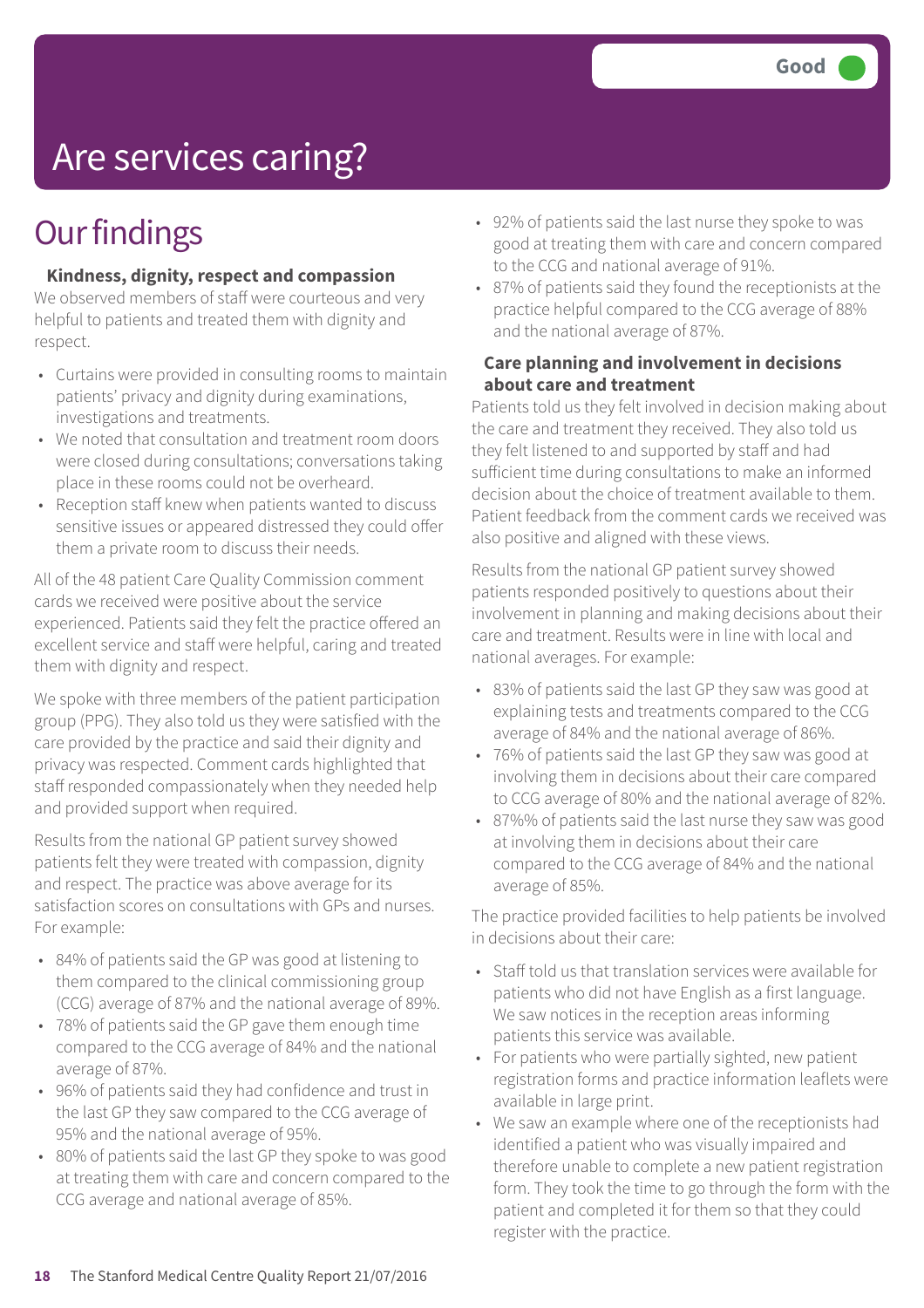## Are services caring?

#### **Patient and carer support to cope emotionally with care and treatment**

Patient information leaflets and notices were available in the patient waiting area which told patients how to access a number of support groups and organisations. Information about support groups was also available on the practice website.

The practice's computer system alerted GPs if a patient was also a carer. The practice had a dedicated staff member who acted as a link between the practice and the local carers support organisation. The practice had implemented a number of initiatives to raise awareness and improve identification of carers. This included a training and awareness session run by the local carers support organisation and discussions with the patient participation group on how the identification of carers could be improved. The practice asked patients about their caring status at patient registration and during

consultation and this was recorded on the patient notes. Written information was available to direct carers to the various avenues of support available to them. Carers support organisations were publicised in the waiting areas.

The practice had identified 117 patients as carers which represented 0.7% of the practice population. It was noted that because the practice had a small proportion of patients over the age of 65 that the number of carers in the practice population might be lower. However the practice was also aware that the coding of carer status in the patient notes needed to be improved.

Staff told us that if families had suffered bereavement, their usual GP normally contacted them. This was either followed by a patient consultation at a flexible time and location to meet the family's needs and/or by giving them advice on how to find a support service.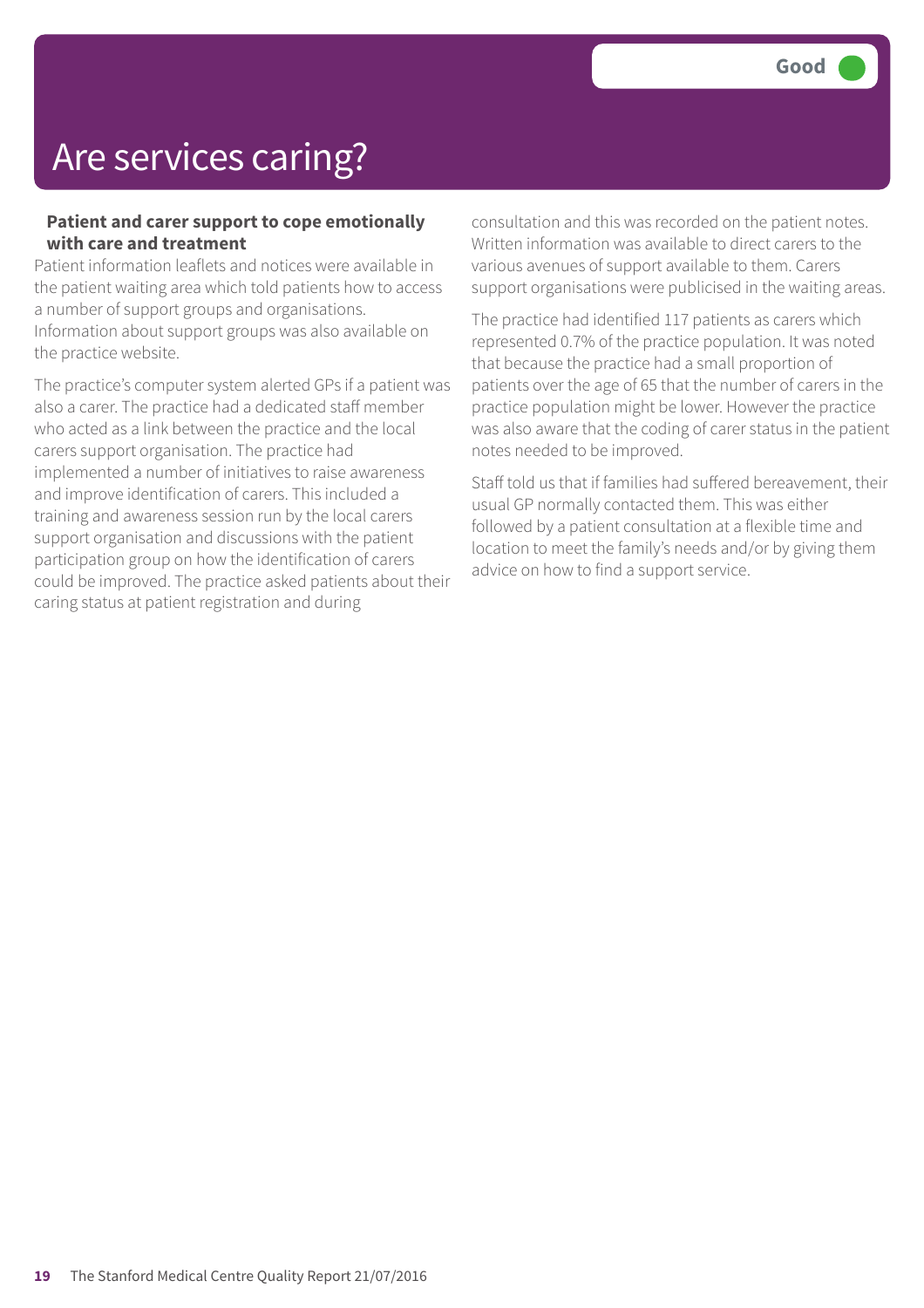# Are services responsive to people's needs?

(for example, to feedback?)

### **Our findings**

### **Responding to and meeting people's needs**

The practice reviewed the needs of its local population and engaged with the NHS England Area Team and Clinical Commissioning Group (CCG) to secure improvements to services where these were identified. For example, the practice was part of the local Extended Primary Integrated Care (Epic) pilot to improve access to care and support services. As part of this project the practice hosted a volunteer who was employed who worked as a 'community navigator', helping patients with complex needs to access the various community resources that were available.

- The practice offered extended hours at The Stanford Medical centre site on Monday evenings between 6.30pm and 8.50pm and Saturday mornings from 8am to 10.30am for pre-bookable appointments with a doctor.for working patients who could not attend during normal opening hours.
- There were longer appointments available for patients with a learning disability or complex needs.
- Home visits and a home phlebotomy service were available for older patients and patients who had clinical needs which resulted in difficulty attending the practice.
- Same day appointments were available for children and those patients with medical problems that required same day consultation.
- The practice had improved appointment access for childhood immunisations to increase flexibility to accommodate parents' needs. Immunisation clinics that had previously only been held on a Monday were now held throughout the week.
- Patients were able to receive travel vaccinations available on the NHS as well as those only available privately/were referred to other clinics for vaccines available privately.
- There were disabled facilities, a hearing loop and translation services available.
- The practice had made improvements to its premises to meet the needs of transgender patients.

### **Access to the service**

The Stanford Medical Centre was open between 8am until 6pm Monday to Friday. There was extended access on Monday evenings between 6.30pm and 9.20pm and Saturday mornings from 8am to 11.00am for pre-bookable appointments with a doctor. The Islingword Road Surgery was open from 8am until 12noon and from 2.30pm until 6.00pm Monday to Friday. The Cockcroft Surgery was open during the term-time only form 8.15am until 12 noon. In addition to pre-bookable appointments that could be booked up to twelve weeks in advance, urgent appointments were also available for patients that needed them.

Results from the national GP patient survey showed that patient's satisfaction with how they could access care and treatment was higher than local and national averages.

- 81% of patients were satisfied with the practice's opening hours compared to the CCG average of 76% and the national average of 78%.
- 79% of patients said they could get through easily to the practice by phone compared to the CCG average of 75% and the national average of 73%.

Patients told us on the day of the inspection that they were able to get appointments when they needed them.

The practice had a system in place to assess:

- whether a home visit was clinically necessary; and
- the urgency of the need for medical attention.

In cases where the urgency of need was so great that it would be inappropriate for the patient to wait for a GP home visit, alternative emergency care arrangements were made. Clinical and non-clinical staff were aware of their responsibilities when managing requests for home visits.

#### **Listening and learning from concerns and complaints**

The practice had an effective system in place for handling complaints and concerns.

- Its complaints policy and procedures were in line with recognised guidance and contractual obligations for GPs in England.
- There was a designated responsible person who handled all complaints in the practice.
- We saw that information was available to help patients understand the complaints system in the form of posters a summary leaflet and information on the practice's website.

We looked at five complaints received in the last 12 months and found these were satisfactorily handled, dealt with in a timely way with openness and transparency. Lessons were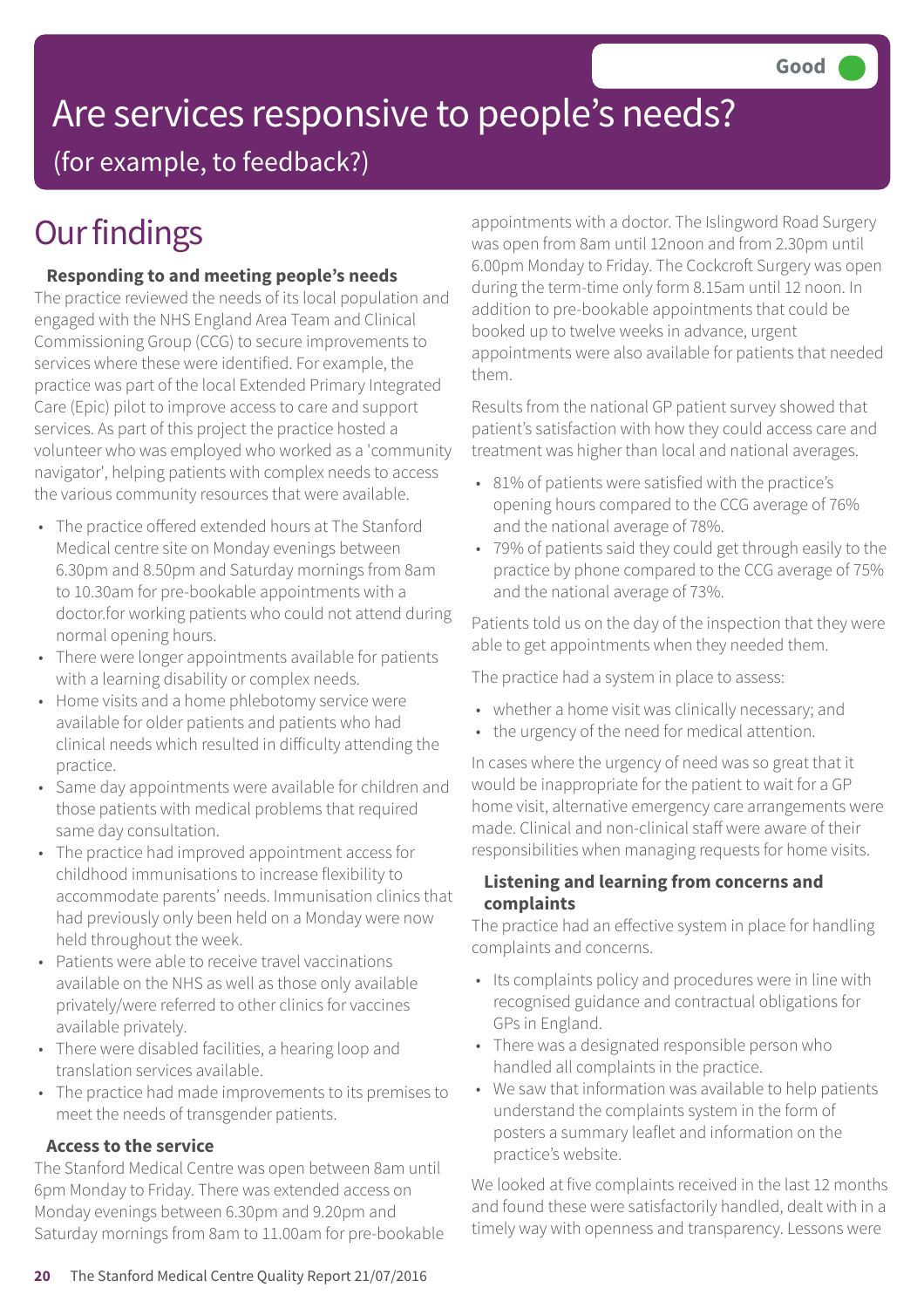### Are services responsive to people's needs? (for example, to feedback?)

learnt from individual concerns and complaints and also from analysis of trends and action was taken to as a result to improve the quality of care. For example, as a result of a complaint from a parent about the length of time they had

to wait for a GP to call them regarding their child who was unwell, a new system was implemented to ensure that children under five were flagged up on the system as a priority for a call back.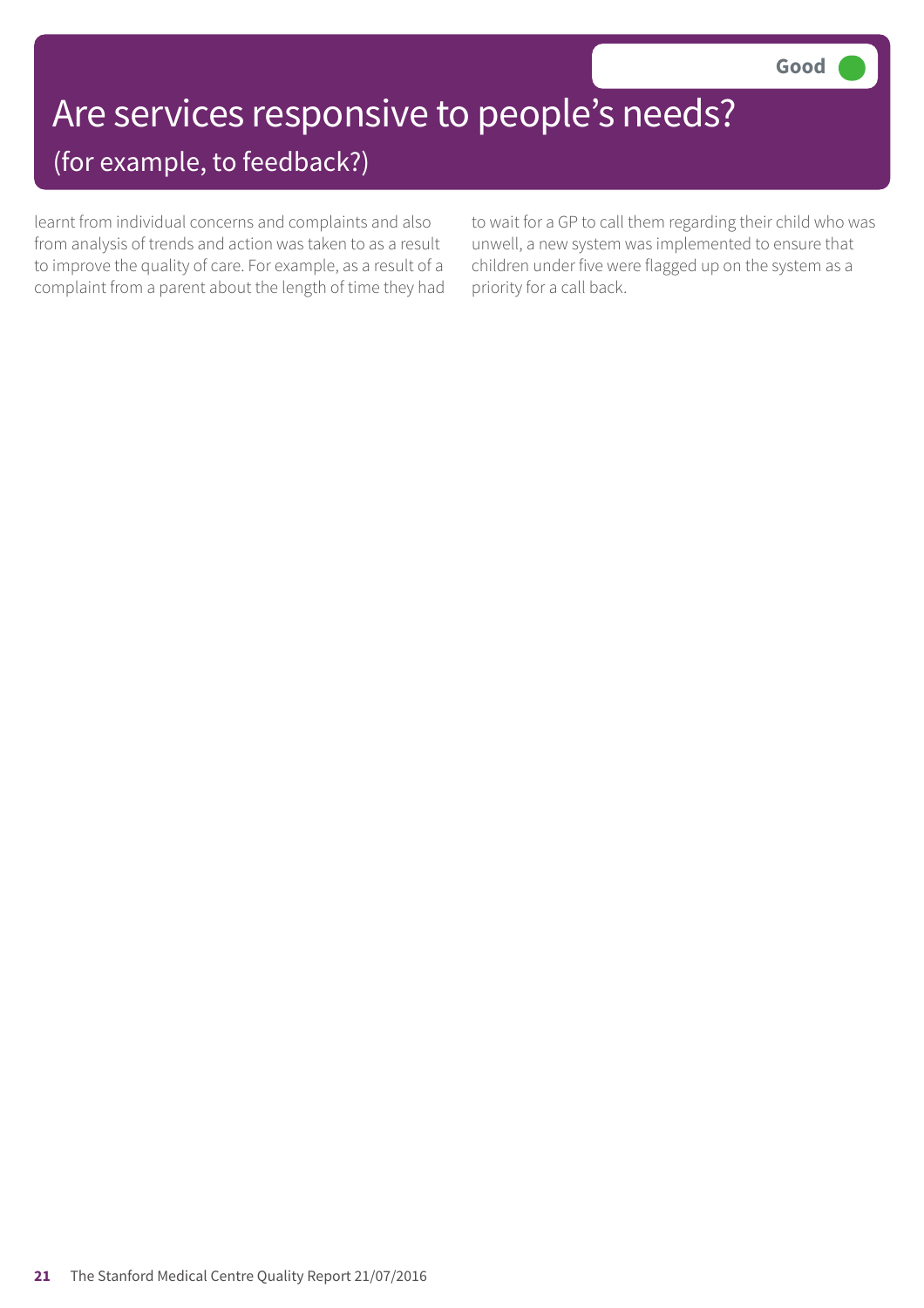### Are services well-led?

(for example, are they well-managed and do senior leaders listen, learn and take appropriate action)

### **Our findings**

### **Vision and strategy**

The practice had a clear set of values based on delivering high quality, safe and effective care for patients. The practice had a three year business plan which had a mix of short and long term objectives which demonstrated a clear vision and plan for the future of the practice. The objectives were regularly reviewed at an annual away day for all of the partners.

### **Governance arrangements**

The practice had an overarching governance framework which supported the delivery of the strategy and good quality care. There were structures and procedures in place and ensured that:

- There was a clear staffing structure and that staff were aware of their own roles and responsibilities.
- Practice specific policies were implemented and were available to all staff.
- A comprehensive understanding of the performance of the practice was maintained.
- A programme of continuous clinical and internal audit was used to monitor quality and to make improvements.
- There were robust arrangements for identifying, recording and managing risks, issues and implementing mitigating actions.

### **Leadership and culture**

On the day of inspection the partners in the practice demonstrated they had the experience, capacity and capability to run the practice and ensure high quality care. They told us they prioritised safe, high quality, evidence based and compassionate care. Staff told us the partners were approachable and always took the time to listen to all members of staff.

The provider was aware of and had systems in place to ensure compliance with the requirements of the duty of candour. (The duty of candour is a set of specific legal requirements that providers of services must follow when things go wrong with care and treatment).This included support training for all staff on communicating with patients about notifiable safety incidents. The partners encouraged a culture of openness and honesty. The practice had systems in place to ensure that when things went wrong with care and treatment::

- The practice gave affected patients reasonable support, truthful information and a verbal and written apology
- The practice kept written records of verbal interactions as well as written correspondence.

There was a clear leadership structure in place and staff felt supported by management.

- Staff told us the practice held regular team meetings.
- Staff told us there was an open culture within the practice and they had the opportunity to raise any issues at team meetings and felt confident and supported in doing so. We noted team away days were held on regular basis. At the last away day we saw that staff were provided with the opportunity to learn about each other's roles and discuss improved ways of working across the whole team in order to provide a better service for patients.
- Staff said they felt respected, valued and supported, particularly by the partners in the practice. We saw that there were high levels of constructive staff engagement. All staff were involved in discussions about how to run and develop the practice, and the partners encouraged all members of staff to identify opportunities to improve the service delivered by the practice. For example, one of the health care assistants had been able to implement their own idea to introduce a home phlebotomy service for housebound patients. One of the practice nurses had identified that the set time for the childhood immunisation clinic was making it difficult for young families to attend so they were able to discontinue this clinic and offer appointments throughout the week instead in order to improve accessibility. After attending training on the subject one of the receptionists implemented changes to the practice environment by making it more accessible and comfortable for transgender patients.

#### **Seeking and acting on feedback from patients, the public and staff**

The practice encouraged and valued feedback from patients, the public and staff. It proactively sought patients' feedback and engaged patients in the delivery of the service.

• The practice had gathered feedback from patients through the patient participation group (PPG) and through surveys and complaints received. The PPG met regularly, carried out patient surveys and submitted proposals for improvements to the practice